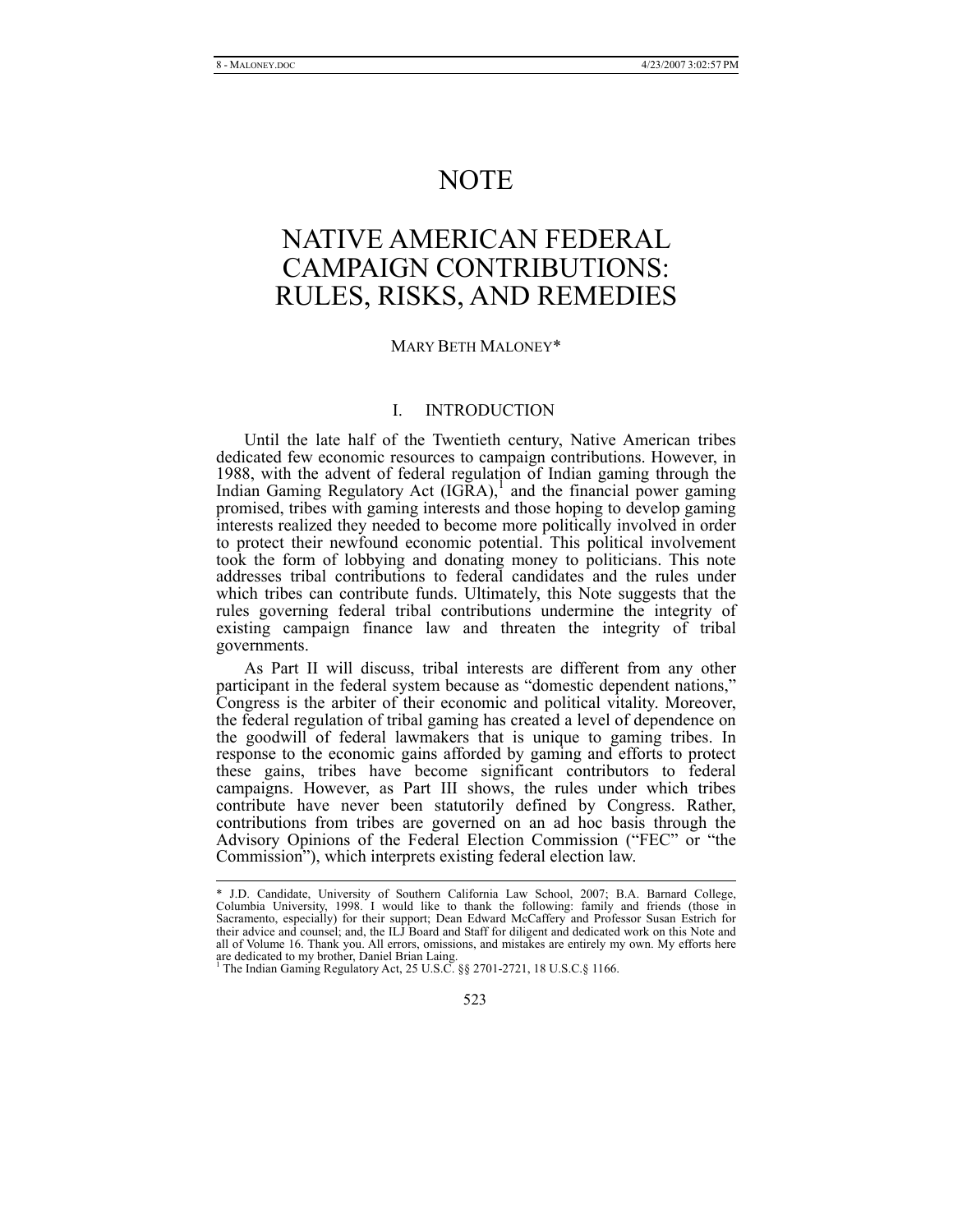As Part IV will discuss, these Opinions, coupled with tribal dependence on Congressional goodwill, have created a unique legal status for tribal campaign contributions that has two significant consequences. First, it undermines the effectiveness of federal campaign finance law and thereby undermines the integrity of the federal campaign finance system. Second, it undermines a tool through which tribal members could ensure the integrity of their tribal governments. While non-tribal U.S. citizens are merely exposed to the risks of corruption of their Congressperson or Senator, tribal members, as U.S. citizens *and* members of sovereign nations within the United States, risk the corruption of (1) the federal political system intended to represent them and (2) the tribal government intended to represent them. Ensuring that the relationship between tribal giving and federal lawmaking is honest and uncorrupted protects the tribal member's interests in both her tribe and her country.

The Note concludes with Part V, and does not provide a remedy for the problems posed throughout the Note. Instead, it suggests that to protect the integrity of the campaign finance system and the integrity of tribal governance, solutions must be achieved through policy-making rather than the ad hoc process of FEC Advisory Opinions.

# II. THE POLITICAL AND ECONOMIC ENVIRONMENT SUPPORTING TRIBAL CONTRIBUTIONS

Tribal members are citizens of the United States and are therefore represented by federal lawmakers as well as their tribe.<sup>2</sup> Tribes are "domestic dependent nations"3 over which Congress has plenary power, meaning, the economic and political vitality of a tribe is largely dependent upon the actions of Congress.<sup>4</sup> One tribal chief has noted that because

 <sup>2</sup> *See* 1924 Indian Citizenship Act (also known as the Snyder Act) 43 Stat. 253 (1924) ("*Be it enacted by the Senate and house of Representatives of the United States of America in Congress assembled*, That all non-citizen Indians born within the territorial limits of the United States be, and they are hereby, declared to be citizens of the United States: *Provided*, That the granting of such citizenship shall not in any manner impair or otherwise affect the right of any Indian to tribal or other property.").<br><sup>3</sup> *See* Cherokee Nation v. Georgia, 30 U.S. (5 Pet.) 1, 16 (1831) (In rejecting the Cherokee Nation's

claim to diversity jurisdiction in its suit against the State of Georgia, Chief Justice Marshall first determined that the Cherokee tribes successfully demonstrated that they were a "state" in that they were "a distinct political society, separated from others, capable of managing its own affairs and governing itself" and that treaties between the United States and the tribe had recognized this status. Marshall then wrote that tribes could not be considered "foreign" states but were "more correctly, perhaps, denominated domestic dependent nations. They occupy a territory to which we assert a title independent of their will, which must take effect in point of possession, when their right of possession ceases. Meanwhile they are in a state of pupilage. Their relation to the United States resembles that of a ward to his guardian.").

<sup>4</sup> The most fundamental example is that tribes are dependent for federal recognition of their status as tribes on Acts of Congress or pre-existing treaties that are subject to termination by Congress. To become a federally recognized tribe, for purposes of existing as a tribe within the United States political and judicial system, tribes must go through an extensive acknowledgement process at the Department of Interior. 25 C.F.R. Part 83 (2006). *See also* 25 C.F.R. §83. Federal recognition is, however, a political decision not subject to judicial review. United States v. Halliday, 70 U.S. (3 Wall.) 407, 419 (1865). The courts are bound by recognition given by the Department of Interior, subject to the Executive or Congress acting to remove recognition. Oneida Indian Nation of New York v. City of Sherrill, 337 F.3d 139, 166-67 (2nd Cir. 2003). When a grant or denial of "acknowledgement" is reviewed by the courts, it is reviewed under the Administrative Procedure Act and is limited to assessing whether or not the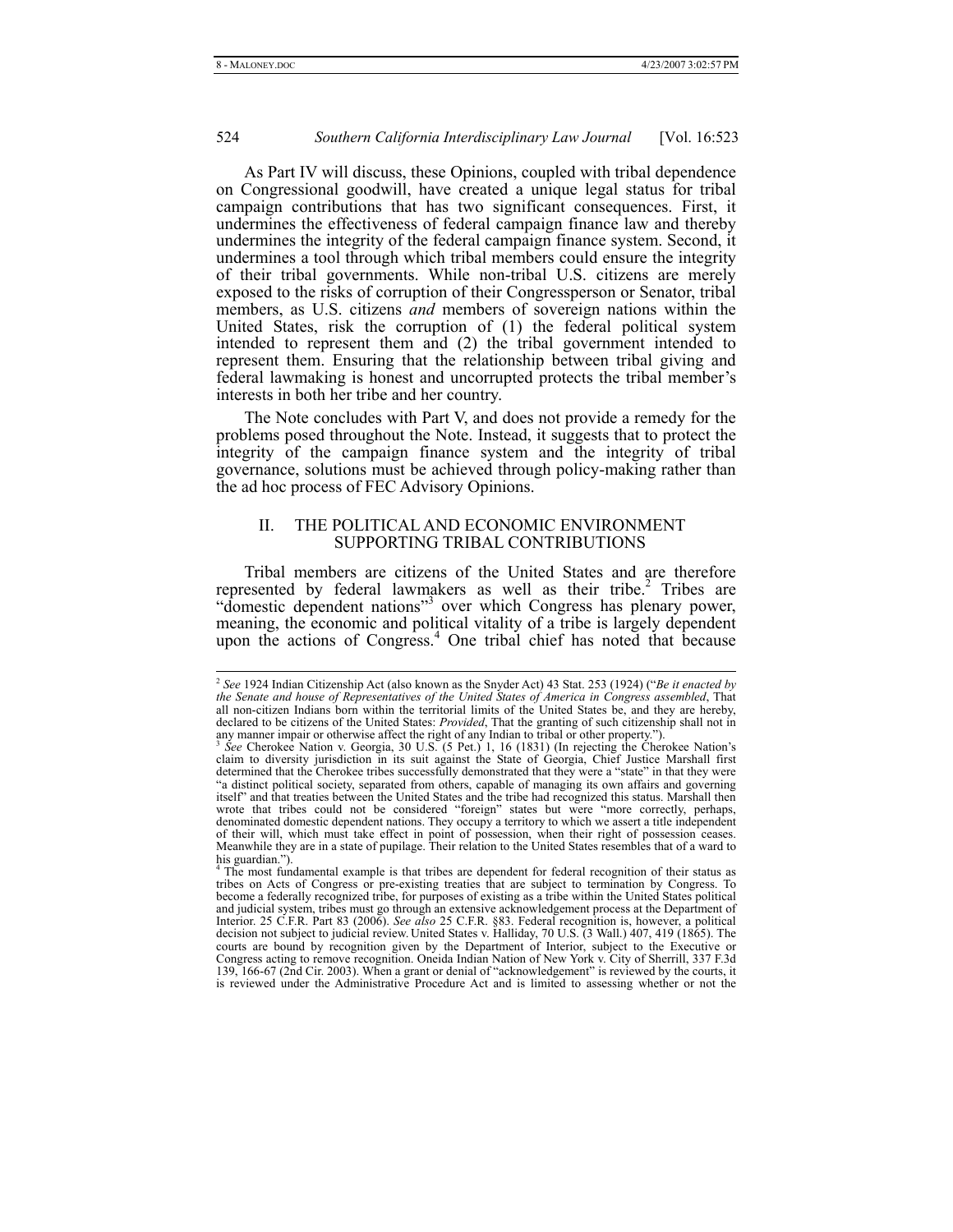Congress has plenary power over tribes, "structurally, tribes are dependent on the goodwill of federal officeholders to protect their rights and interests. This is a precarious position."<sup>5</sup> As this section will explain, tribal gaming, with its intense regulation by Congress and the opportunities it created for tribal economic growth, gave gaming tribes the motivation and the financial resources to become aggressive campaign contributors.<sup>6</sup>

# A. THE INDIAN GAMING REGULATORY ACT OF 1988

Tribes initially pursued gaming operations on tribal reservations without approval from the state or regulation by the federal government. However, in 1987, in *California v. Cabazon Band of Mission Indians*, the United States Supreme Court considered whether a California state law prohibiting bingo games for profit throughout the state, and two county ordinances prohibiting bingo and poker games at all, also applied to operations on tribal lands.<sup> $\tau$ </sup> The Court concluded in favor of the tribe, finding that the state was not permitted to regulate the activities of tribes on Indian land absent congressional authorization.<sup>8</sup> Foes of tribal gaming, including Las Vegas Casino interests and general anti-gambling interests, immediately protested the Court's decision. In response, Congress passed the IGRA to limit tribal gaming operations to states in which the state and the tribe had agreed to compacts.

IGRA made federal regulation and statutory control over tribal gaming more extensive than over non-tribal gaming enterprises.<sup>10</sup> The most basic distinction between the treatment of tribal gaming and non-tribal gaming is IGRA's requirement that tribes negotiate compacts with states before they

Department of Interior followed its own regulations and acted in accordance with due process. See Miami Nation of Indiana v. U.S. Dept. of Interior, 255 F.3d 342, 347–49 (7th Cir. 2001); Greene v. Babbitt, 64 F.3d 1266, 12 Interior to seek relief in federal court, it must exhaust all administrative remedies. United Tribe of Shawnee Indians v. U.S. 253 F.3d 543, 550 (10th Cir. 2001). Exhaustion includes review of the Department of Interior's decision by the Interior Board of Indian Appeals. 25 C.F.R. § 83.11. Those

tribes who have been recognized through treaty can also lose their status through Congressional<br>"termination" legislation. See Menominee Tribe v. United States, 391 U.S. 404 (1968).<br><sup>5</sup> Oversight Hearing on Indian Tribes a and Treasurer, National Cong. of American Indians) [hereinafter Allen].<br><sup>6</sup> Steven Andrew Light & Kathryn R.L. Rand, *The "Tribal Loophole": Federal Campaign Finance Law* 

and Tribal Political Participation After Jack Abramoff, 10 GAMING L. REV. 230 at 234 (2006) ("Congress's exercise of its asserted plenary authority over tribes results in a wide array of federal statutes that apply to tribes and tribal members—laws passed through a process in which tribes do not have direct representation. Since federal law directly impacts tribes and their livelihoods, it should not be surprising that tribes strive to influence political outcomes. Indeed, with doors opened by gaming revenue, many tribes, for the first time, are meaningfully and effectively engaged in the American revenue, many tribes, for the first time, are meaningfully and effectively engaged in the American political process as real players, using public-relations campaigns, lobbying, and campaign contributions.").

<sup>7</sup> *See* California v. Cabazon Band of Mission Indians, 480 U.S. 202 (1987). 8 *Id.*

<sup>&</sup>lt;sup>9</sup> See IGRA, supra note 1.<br><sup>10</sup> Oversight Hearing on the Regulation of Indian Gaming, 109th Cong. 50, Pt. 1 (2005) [hereinafter<br>Oversight Hearing (2005)] (statement of Kathryn Rand, Associate Professor, University of Nort Oversight Hearing (2005)] (statement of Kathryn Rand, Associate Professor, University of North Dakota School of Law) ("Tribal gaming is the only form of legalized gambling in the United States that is regulated at three governmental levels: under the Indian Gaming Regulatory Act, tribal, federal and state agencies and actors determine the regulatory environment in which tribal gaming occurs.").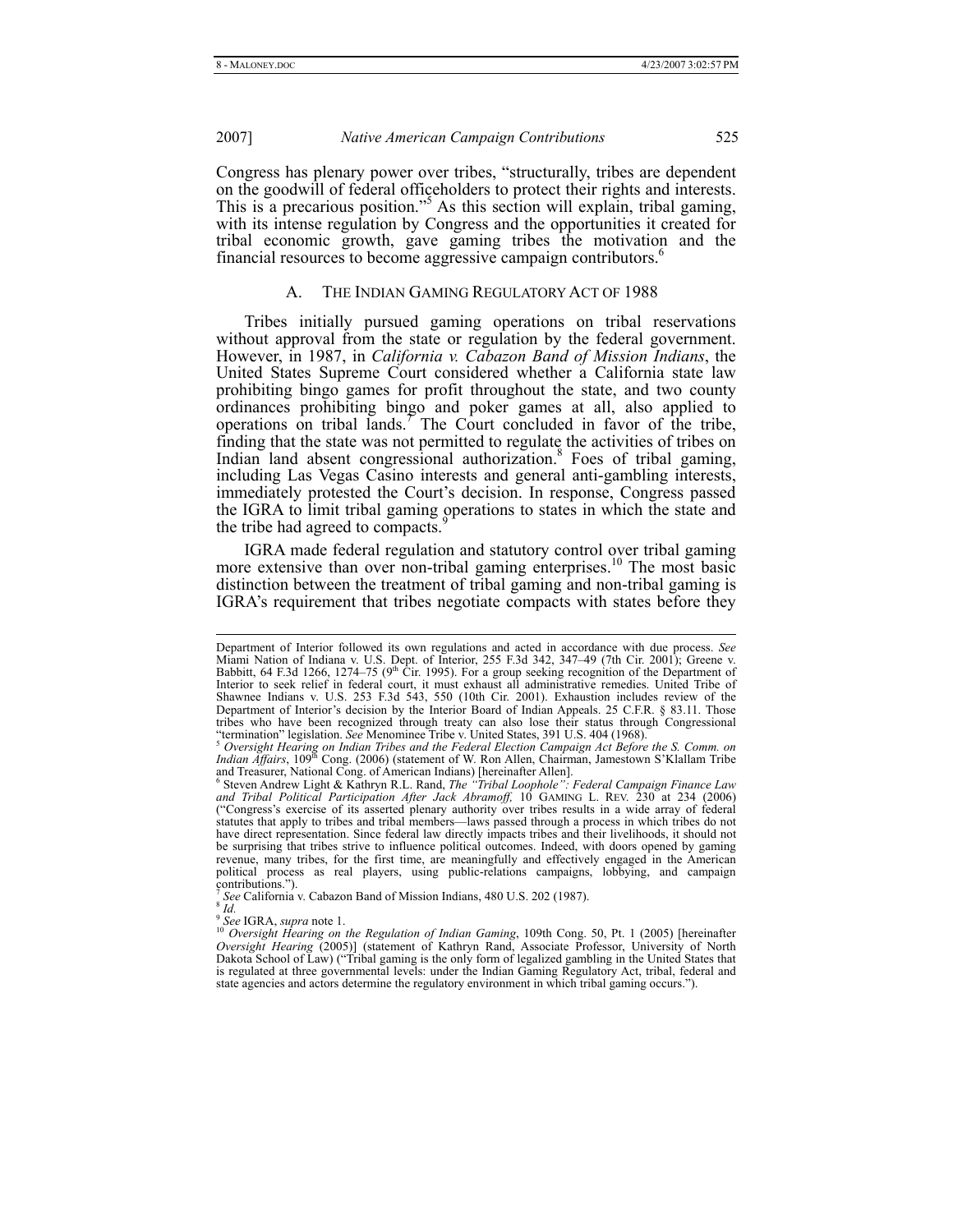pursue gaming enterprises.<sup>11</sup> IGRA also makes tribal gaming enterprises subject to regulation by a dedicated unit within the Department of the Interior, and subject to additional approval processes by the Bureau of Indian  $A$ ffairs.<sup>12</sup> In addition to its regulatory requirements, IGRA was originally passed with a significant protection for tribal gaming. Specifically, it created judicial protections to ensure that states negotiated gaming contracts in good faith.<sup>13</sup> However, in 1996 the Court invalidated the good faith requirement in a challenge to IGRA brought by the State of Florida, finding that the state had sovereign immunity from judicial enforcement of the good faith requirement.<sup>14</sup> As a result, because there is no judicial check on the good-faith of state negotiations, tribes are additionally dependent upon the federal regulatory system when states fail to negotiate tribal gaming contracts in good faith.

## B. GROWTH OF TRIBAL CAMPAIGN CONTRIBUTIONS

Were it not for the development of Indian gaming, it is unlikely that tribal campaign contributions would be as substantial or cause as much controversy. Access to federal lawmakers by tribes became a necessity to protect and promote their tribal gaming interests, just as gaming provided certain tribes with the financial wherewithal to effectively become involved in campaigns and elections. As the Chairman of the National Gaming Commission explained to a Senate Committee examining tribal contributions under the Federal Election Campaign Act of 1971: "[t]ribal business generally, and tribal gaming businesses specifically, are dependent upon the statutory and regulatory basis within which they operate."<sup>15</sup> Proponents of tribal gaming point out that because Indian gaming is significantly more regulated than "traditional" gaming enterprises, gaming tribes have a greater stake in political participation.<sup>16</sup>

Like other interests with a stake in the outcome of congressional decision-making, tribes "realize that the best way to protect [their] rights is through participation in the political system."<sup>17</sup> In 1988, Indian gaming was

<sup>&</sup>lt;sup>11</sup> *See* IGRA, *supra* note 1.<br><sup>12</sup> *Oversight Hearing on the Regulation of Indian Gaming*, 109th Cong. 50, Pt. 1 (2005) (statement of Thomas B. Heffelfinger, U.S. Attorney, District of Minnesota, DOJ). ("There are several different components, numerous components actually, within the Department of Justice responsible for issues related to regulation and enforcement in Indian gaming. First of all are the U.S. attorneys; second, the FBI, the Criminal Division; the Environmental and Natural Resources Division; and the Office of Tribal Justice.").<br><sup>13</sup> See Seminole Tribe of Fla. v. Florida, 517 U.S. 44 (1996).

<sup>&</sup>lt;sup>14</sup> *Id.* at 72 ("Even when the Constitution vests in Congress complete lawmaking authority over a particular area, the 11<sup>th</sup> Amendment prevents congressional authorization of suits by private parties against unconsenting states.").

<sup>&</sup>lt;sup>15</sup> Allen, supra note 5, at 5.<br><sup>16</sup> Oversight Hearing For The Process for Considering Gaming Applications, Before the S. Comm. on<br>Indian Affairs, 109th Cong. (2006) [hereinafter Oversight Hearing (2006] (statement of Sen. Dorgan, Vice Chairman, Comm. on Indian Affairs).

<sup>&</sup>lt;sup>17</sup> Allen, *supra* note 5, at 5; *See Jim Drinkard, Tribes' Special Status a Product of Law and History*, USA TODAY, Jan.. 30, 2006, at 1A ("'As 2% of the population, it's very easy to overlook tribes and tribal interests' . . . Political giving 'has definitely helped the tribes get noticed.'" (quoting Jason Giles, general counsel for the Natl. Indian Gaming Assoc.)).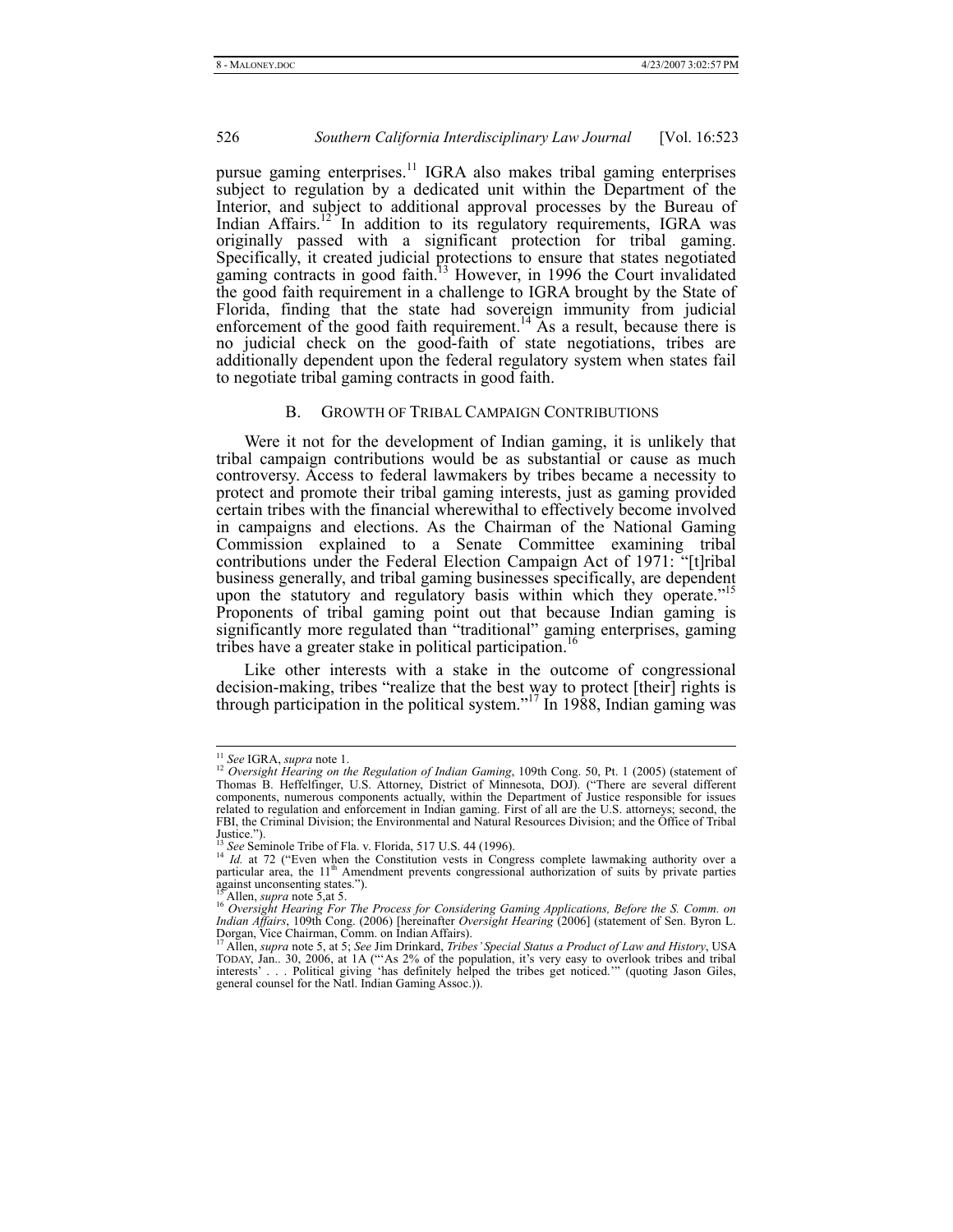a \$100 million a year industry.<sup>18</sup> Nearly twenty years later, Indian gaming has increased to \$18 billion in annual revenues for over two hundred participating tribes.<sup>19</sup> In California alone, revenues from tribal gaming are projected to grow at \$1 billion a year—soon to exceed the net gaming revenues of Nevada's casinos.<sup>20</sup> By the 2000 and 2002 election cycles, seven of the top twenty federal contributors were Indian gaming tribes.<sup>2</sup> Tracking the contributions of over two hundred tribes between 1999 and 2005, PoliticalMoneyline.com found that tribes contributed almost \$26 million to national parties and individual lawmakers. This number outpaces the defense industry at \$21.9 million and manufacturers at \$18.9 million for the same period. $<sup>2</sup>$ </sup>

In 2005 and 2006, federal lobbying and campaign contributions made on behalf of Native American tribes came under significant public, legal, and political scrutiny.<sup>23</sup> Six Native American tribes had hired Washington

 <sup>18</sup> *See Oversight Hearing*,(2005), *supra* note 10 (statement of Sen. John McCain, Chairman, S. Comm. on Indian Affairs); *see also Oversight Hearing on Indian Tribes and the Federal Election Campaign Act Before the S. Committee on Indian Affairs*, 109th Cong. 1, 2nd Sess. (2006) (statement of Sen. John McCain, Chairman, S. Comm. on Indian Affairs) ("When the Indian Gaming Regulatory Act was enacted in 1988, nobody anticipated that any tribe would make enough profit that it could donate hundreds of thousands of dollars to political campaigns.").

<sup>&</sup>lt;sup>19</sup> *Id.* 20 *Oversight Hearing on the Regulation of Indian Gaming*, 109th Cong. 50, Pt. 1 (2005) (statement of 2005) Thomas B. Heffelfinger, U.S. Attorney, District of Minnesota, DOJ).<br><sup>21</sup> Tobi Edwards Longwitz, *Indian Gaming: Making a New Bet on the Legislative and Executive* 

Branches after IGRA's Judicial Bust, 7 GAMING L. REV. 197, 201 (2003); see also Center for<br>Responsive Politics, Jack Abramoff Lobbying and Political Contributions, 1999–2006, CAPITAL EYE,<br>2006, http://www.capitaleye.org/ab contributions of six Indian tribes (based on candidate committee and political action committee reports) who had previously employed Jack Abramoff as their lobbyist. These tribes included Agua Caliente Band of Cahuilla Indians, Cherokee Nation of Oklahoma, Chitimacha Tribe of Louisiana, Coushatta Tribe of Louisiana, Mississippi Band of Choctaw Indians, Saginaw Chippewa Indian Tribe, Pueblo of Sandia, Pueblo of Santa Clara, and Tigua Indian Reservation.)

PoliticalMoneyline.Com, www.politicalmoneyline.com, go to "Donors" then go to "Indian Tribe \$"; *see also* John Cochran, *Indian Gambling: A Piece of the Action*, CONGRESSIONAL QUARTERLY WEEKLY, May 9, 2005 ("A Congressional Quarterly analysis of records found that Indian tribes contributed about \$10 million in the 2004 elections...More than 40 percent of those currently in Congress – 230 House members and senators –received some money from tribes in the 2004 elections, ranging form \$1,000 to \$150,000 or more for a few members. Some of the bigger recipients sit on the committees that oversee Indian affairs."); certain candidates benefit disproportionately from tribal contributions. For example, in the first two quarters of 2005, Republican Congressman Richard Pombo's leadership PAC raised three out of every four of its dollars from the contributions of fifteen tribes. *See* Michael Doyle, *Indian Tribes Contribute Heavily to Pombo's PAC*, FRESNO BEE, July 14, 2005 at B4; Democratic Congressman Charles Rangel admitted that since 1997 he had raised over \$200,000 from just eighteen tribes. Press Release, Rep. Charles B. Rangel, D-NY (15<sup>th</sup> Cong. Dist.), Native American Tribal Contributions to Rangel Political Committee Jan. 1, 1997–Dec. 29, 2005 (Jan. 5, 2006) (on file with author and available at US Federal News 2006 WLNR 637040).

<sup>&</sup>lt;sup>23</sup> After Senate Indian Affairs Committee's oversight hearings in November 2005, there were no additional hearings scheduled by the Committee on the matter of Abramoff or lobbying. By early 2006 the Committee had shifted its focus away from Abramoff and the tribes themselves moved to the center of the Committee's investigations. In February 2006 the Committee held an Oversight Hearing in which it considered re-opening IGRA. In response "the majority of tribes with casinos as well as the sector's trade association have mounted a campaign to protect the status quo. Kate Ackley, *Betting on Reform?*, ROLL CALL, Feb. 6, 2006 ("Advocates for most tribes say that re-opening [IGRA], especially amid a scandal environment, could end up as a free-for-all for anti-gaming forces and hurt the one industry that has been a sure financial winner for American Indians."); Cochran, *supra* note 22 ("Tribes are keenly aware of the risk of a backlash [against off-reservation gaming], and the prospect of lawmakers such a [Senator] Voinovich getting drawn into a debate over their industry worries them greatly. That's one reason some of the tribes, such as [Senator] the prosperous Agua Caliente Band of the Cahuilla Indians in Palm Springs, have themselves raised objections to off-reservation gambling.")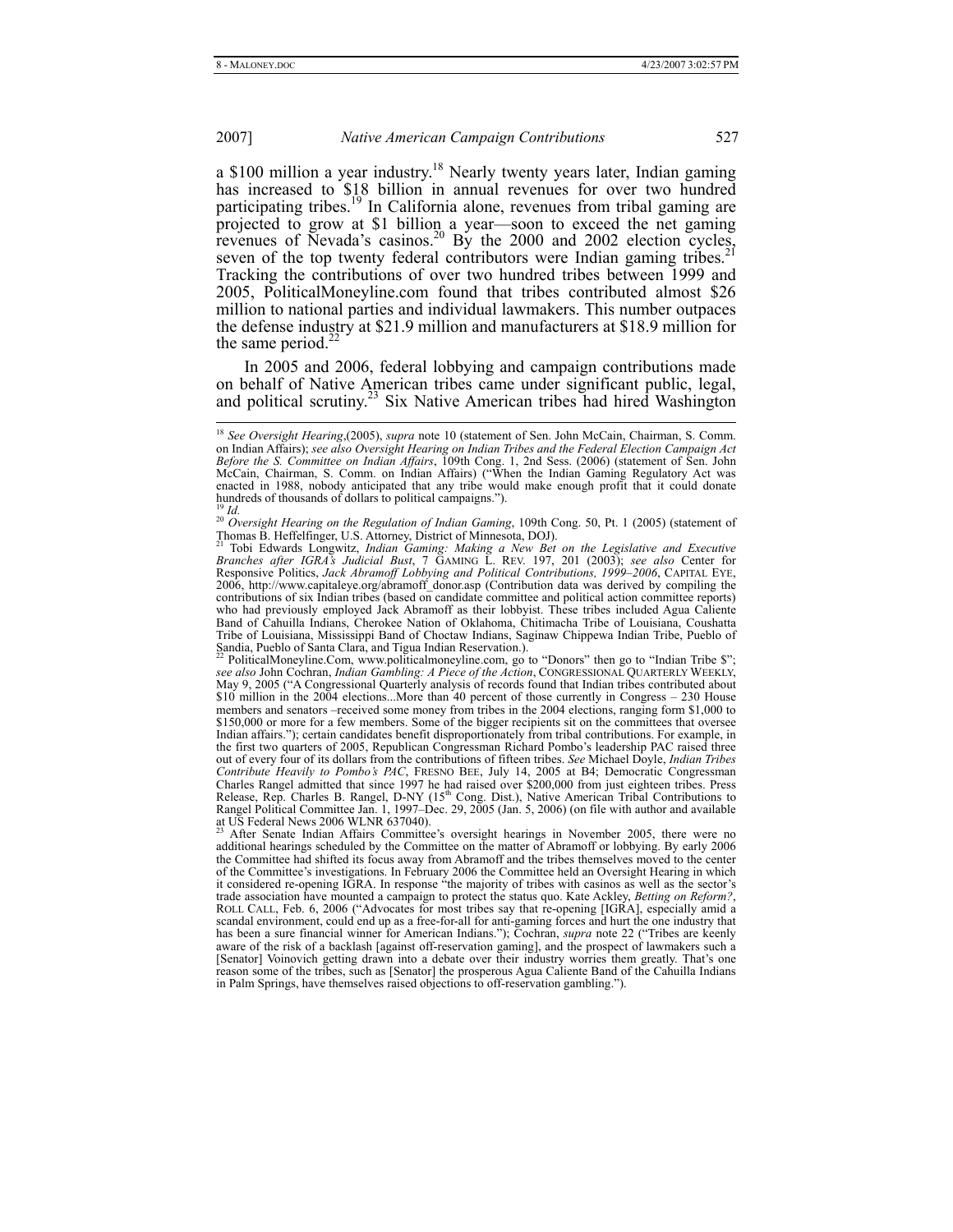D.C. lobbyist, Jack Abramoff, to represent their interests before lawmakers and guide their campaign contributions.<sup>24</sup> As tribes with gaming interests, they hoped to influence Congress to both protect and advance their interests. However, Abramoff and the politicians whom he lobbied did more to line their own pockets than advance tribal interests. Abramoff was ultimately convicted on federal corruption charges,<sup> $25$ </sup> but not before his relationship with tribal clients resulted in lengthy and controversial Congressional hearings on the IGRA and the status of tribal contributions under federal campaign finance law.<sup>26</sup>

By 2007, the Abramoff scandal had been largely resolved and the public, the press, and the politicians had moved on. Abramoff and the politicians involved in his conspiracies were tucked away in their prison cells, $^{27}$  while the politicians that dealt with the scandal through congressional hearings were now focused on the 2008 presidential race. All this left the status of Native American campaign contributions under federal law unchanged. The Abramoff scandal, however, brought to light a significant issue in campaign finance law: tribes contribute under legal rules unlike any other contributor to a federal candidate or campaign. The contribution histories of Abramoff's clients also suggested that as gaming revenues increased, so too did the political contributions of gaming tribes. The legal and regulatory environment in which tribal gaming operates suggests that gaming tribes have become aggressive campaign contributors in order to protect and promote the interests of their tribes. The unique legal status of tribes, however, has also influenced the parameters within which tribes make these campaign contributions. The following section discusses the regulatory framework under which tribes contribute to federal candidates and elections.

 <sup>24</sup> *See* Ackley, *supra* note 23*.* Center for Responsive Politics; Between 2001 and 2004, Washington D.C. lobbyist Jack Abramoff admitted that he received millions of dollars in fees from these Native American gaming tribes "to provide professional services and develop programs to limit market competition or to assist in opening casinos." An essential part of his services included directing tribes to make almost \$4 million in contributions to various candidates and campaign committees. Attachment A at 2–4, United States v. Abramoff, No. 1:06-cr-000001-ESH (D.D.C. Jan.. 3. 2006).

<sup>25</sup> Abramoff was ultimately indicted and pleaded guilty to charges of fraud against his tribal clients, tax evasion and conspiracy to bribe public officials. The tribes included in the indictment included the Coushatta Tribe of Louisiana, Mississippi Band of Choctaw Indians, Saginaw Chippewa Indian Tribe, Pueblo of Sandia, and the Tigua Indian Reservation. Though these tribes were not identified by name, court documents and subsequent congressional testimony indicate that they were the tribes referred to in the plea agreement. Information at 1-13, United States v. Abramoff, No. 1:06-cr-000001-ESH (D.D.C. Jan.. 3. 2006); former Congressman Bob Ney was sentenced to thirty months in prison for his involvement in the scandal surrounding Abramoff. Ney did not run for re-election in 2006. His Ohio congressional seat was won by a Democrat in the November 2006 election. Philip Shenon & John Holusha, *Ex-Congressman Sentenced to 30 Months in Prison*, N.Y. TIMES, Jan.. 20, 2007 ("In his plea bargain last year, Mr. Ney admitted that he had essentially sold his office to Mr. Abramoff's lobbying operation and others in return for a series of lavish gifts. . . . include[ing] overseas trips, the use of skyboxes at Washington-area sports areas, meals, concert tickets and thousands of dollars worth of gambling chips in London casinos.").

<sup>26</sup> *See Oversight Hearing* (2005), *supra* note 10; *Oversight Hearing* (2006), *supra* note 16, 27 Schmidt & Grimaldi, *Ney Pleads Guilty to Corruption Charges*, THE WASH. POST, Oct.14, 2006. A United States Department of Justice investigation was begun that by the end of 2006 had resulted in the conviction of eight people, including one former federal lawmaker, Bob Ney. In addition to Ney, Senator Conrad Burns (R. Mont.) and Rep. John T. Doolittle (R. Cal.) were being investigated for their involvement with Abramoff.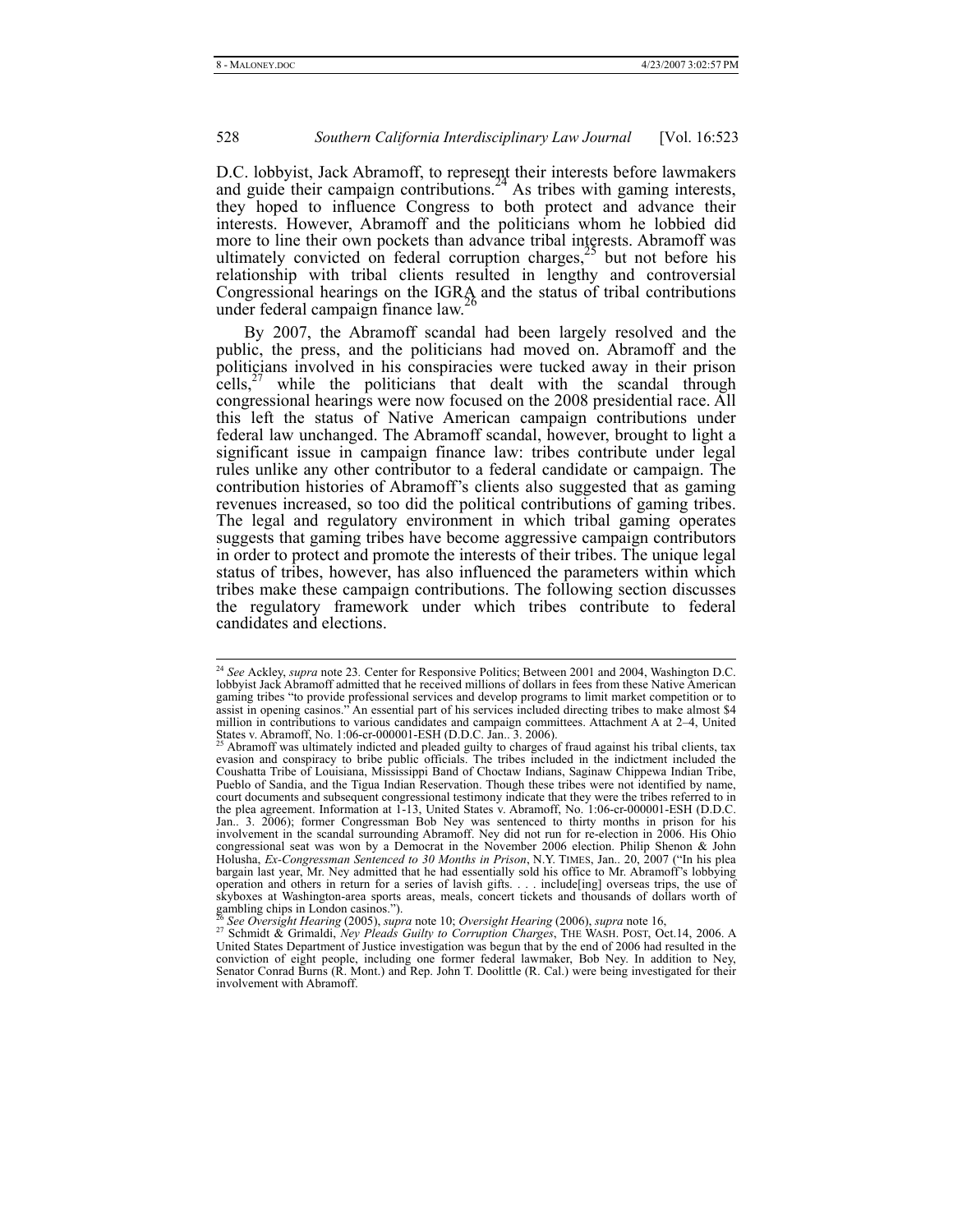C. THE FEDERAL ELECTION CAMPAIGN ACT

Campaign contribution limits, disclosure requirements, and limits on the source of contributions, have formed the foundation of campaign finance law since campaign finance reform became a serious issue in the early 1970's. Since the passage of modern campaign finance reform in 1971, the regulation of political contributions has been recognized as an issue that "goes to the very heart of our democratic process...."<sup>28</sup> Campaign finance law was initially governed by the 1925 Corrupt Practices Act (the "1925 Act").<sup>29</sup> However, following the 1970 campaign season, it became clear that the 1925 Act did not sufficiently protect the campaign finance system from the public's perception that so-called special-interests were corrupting the political process.<sup>36</sup> Proponents of reform in 1971 argued that the 1925 Act was full of loopholes that "created an illusion of regulation of the Federal elective process... retard[ing] meaningful reform in an area that particularly needs reform. It has provided an easy excuse for preserving the status quo."<sup>31</sup> Through legislation that would require "complete and full disclosure" of campaign contributions and expenditures, the Federal Election Campaign Act of 1971 ("the 1971 Act") hoped to address the public perception of corruption and wrong-doing that had been resolved by the 1925 Act. $\frac{3}{2}$ 

By 1974, there was "broad and grave dissatisfaction with" the 1971 Act. Multiple measures were introduced to address spending and expenditure limits,<sup>33</sup> because the 1971 Act had failed to address this issue.<sup>3</sup>

 <sup>28</sup> S. Rep. No. 92-229 (1971), *as reprinted in* U.S.C.C.A.N. 1821, 1853 (supplemental views of Senators Prouty, Cooper and Scott).

<sup>&</sup>lt;sup>29</sup> *Id.* at 1841. 30 *Id.* at 1841. Supplemental views of Senators Prouty, Cooper and Scott) (citing testimony from Sidney H. Scheuer, chairman of the National Committee for an Effective Congress, "In the 1970 campaign alone, countless newspapers and magazines appeared with such glaring headlines as: 'Unseen Fund Raisers, Financing Lobbyists,' 'False Front' Campaign Funds: How They Work,' 'Campaign Spending Violations Found,' 'Bank PAC Funds Data Surfaced After Vote,' 'Five Political Funds Don't Report Aid.'"). <sup>31</sup> *Id.* at 1852. *See also id.* at 1861 ("It makes little difference that not all these stories concern clear-cut

violations of the law, that many only demonstrate the enormous size of the loopholes in that law. Each instance stokes the fires of public cynicism and the common suspicion of widespread wrongdoing. As a result, the reputation of politics and all politicians suffers.").

Id. at 1861–62 ("In this modern age where mass communications have created an information rich public, the present ineffective disclosure laws have the effect of shrouding Federal campaign financing in unhealthy and unwarranted secrecy. The lack of complete and full disclosure erodes competence in the entire elective process and if allowed to continue would only serve to generate pressures against our democratic form of government."); full disclosure was also consistent with the recommendations of a<br>1970 report published by the "Twentieth Century Fund Task Force on Financing Congressional<br>Campaigns," which concluded tha

expenditures are the best disciplines available to make campaigns honest and fair." *Id.*<br><sup>33</sup> S. REP. NO. 93-689, *as reprinted in* 1974 U.S.C.C.A.N. 5587 to the Federal Election Campaign Act Amendments of 1974 Feb 21, 19 Subcommittee on Privileges and Elections); S. 372, The Federal Election Campaign Act Amendments of 1974. 34 S. REP. NO. 92-229 (1971), *as reprinted in* 1971 U.S.C.C.A.N. 1821, 1859–60. To explain why

contribution limits were unnecessary, the bill's proponents suggested that such limits would likely be found unconstitutional, would be "completely unworkable," and "disclosure makes such a limitation unnecessary." ("It was recognized that full and complete disclosure really solves the problem of large contributions. Under the new disclosure provisions contained in title II the public will know exactly how a candidate's campaign is financed. Since the disclosure provisions require reports 15 days and 5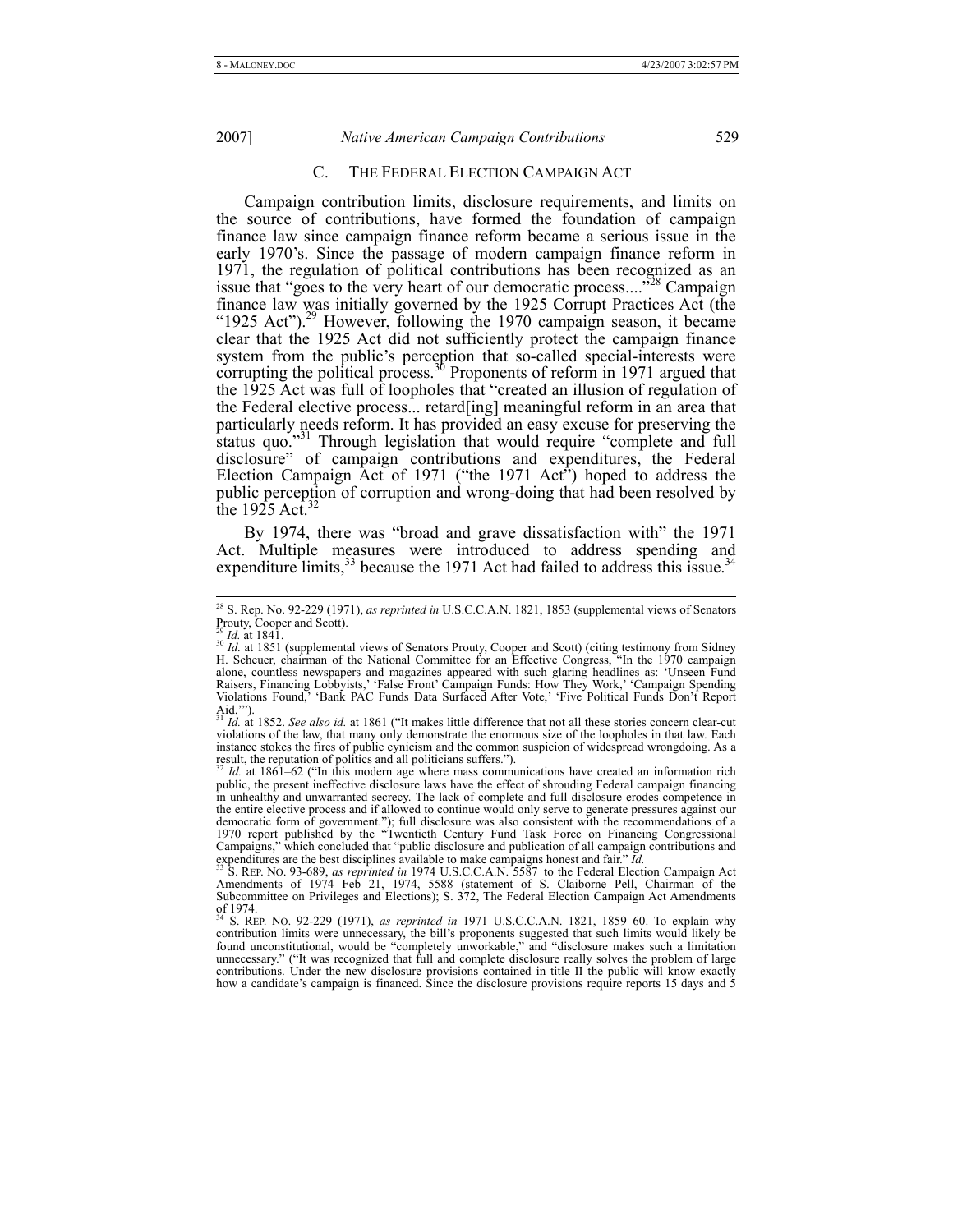Realizing that disclosure alone was not enough to prevent "misuse and corruption of power and a misguided dependence on the influence of large political contributors<sup>35</sup> or the "scramble to raise political funds,  $\frac{356}{100}$ lawmakers adopted significant contribution and expenditure limits.<sup>37</sup> However, the constitutionality of the 1971 Act, as amended by the Federal Election Campaign Act Amendments of 1974 ("the 1974 Amendments"), was soon challenged in the landmark case *Buckley v. Valeo*. 38

While expenditure limits on independent expenditures and candidates were struck down, the Court in *Buckley* upheld the constitutionality of the 1971 Act and the 1974 Amendments<sup>3</sup> disclosure requirements and contribution limits.<sup>39</sup> The FEC, however, has determined that tribal contributions may be made without the tribe reporting their contributions and with significant exceptions to existing contribution limits. The following Part discusses the unique contribution limits applied to tribes.

# III. THE RULES: HOW TRIBAL CONTRIBUTIONS ARE REGULATED

Tribal campaign contributions are made under rules unlike campaign contributions from any other source. Over the history of campaign finance reform, Congress has created rules for the campaign contributions of local and state governments, corporations and labor unions, foreign nations and

days before an election, the voter will be in a position to make a judgment at the polls concerning the effect of large individual contributions to a political candidate. Recognizing that the present limitation on individual contributions is merely a sham, the committee adopted an amendment which would repeal  $18 \text{ U.S.C. } 608."$ 

<sup>&</sup>lt;sup>35</sup> See S. REP. No. 93-689, *as reprinted in* 1974 U.S.C.C.A.N. 1587 to the Federal Election Campaign Act Amendments of 1974 Feb. 21, 1974, 5617 (statement of S. Claiborne Pell, Chairman of the Subcommittee on Privileges and Elections).

<sup>&</sup>lt;sup>36</sup> *Id.* at 5588. **If 12.** at 5604 (The original Senate Bill limited political contributions by *individuals* to federal candidates to a yearly maximum of \$3,000 for each primary and general election and \$25,000 in the aggregate "for all contributions to Federal candidates and to political committees that support them."); Federal Election Campaign Act P.L. 93-443 (1974) (current version at Federal Election Campaign Act § 441a (2006)). Following extensive hearings and debate, the Senate also concluded that expenditure and contribution limits would not sufficiently fix the broken system. In addition to spending and expenditure limits, the final measure adopted public financing of elections to cure the perceived public dissatisfaction with the state of the federal electoral process. *See* S. REP. NO. 93-689, *as reprinted in* 1974 U.S.C.C.A.N. 5587 to the Federal Election Campaign Act Amendments of 1974 Feb 21, 1074, 5591 ("The only way in which Congress can eliminate reliance on large private contributions and still ensure adequate presentation to the electorate of opposing viewpoints of competing candidates is through comprehensive public financing. Modern campaigns are increasingly expensive and the necessary fundraising is a great drain on the time and energies of the candidates. Low contribution limits alone will compound that problem. Many candidates—incumbent and challenger alike—will find it exceedingly difficult to finance an adequate campaign to carry their message to the voters. Drastically reducing the amounts which may be expended by the candidate would ease this burden, but at the cost of increasing the present disadvantage for non-incumbent challengers and endangering the whole process of political competition."); s*ee also* Subcommittee on Privileges and Elections, chaired by Senator Claiborne Pell, on the 18th, 19th, 20th, and 21st of September, 1973 where "[o]ver 40 witnesses appeared to testify in person and to submit lengthy statements in support of public financing." S. REP. No. 93-689, *as reprinted in* 1974 U.S.C.C.A.N. 5588 to the Federal Election Campaign Act Amendments of 1974 Feb. 21, 1974, 5588.

<sup>38 424</sup> U.S. 1 (1976) (per curiam). 39 *Id.*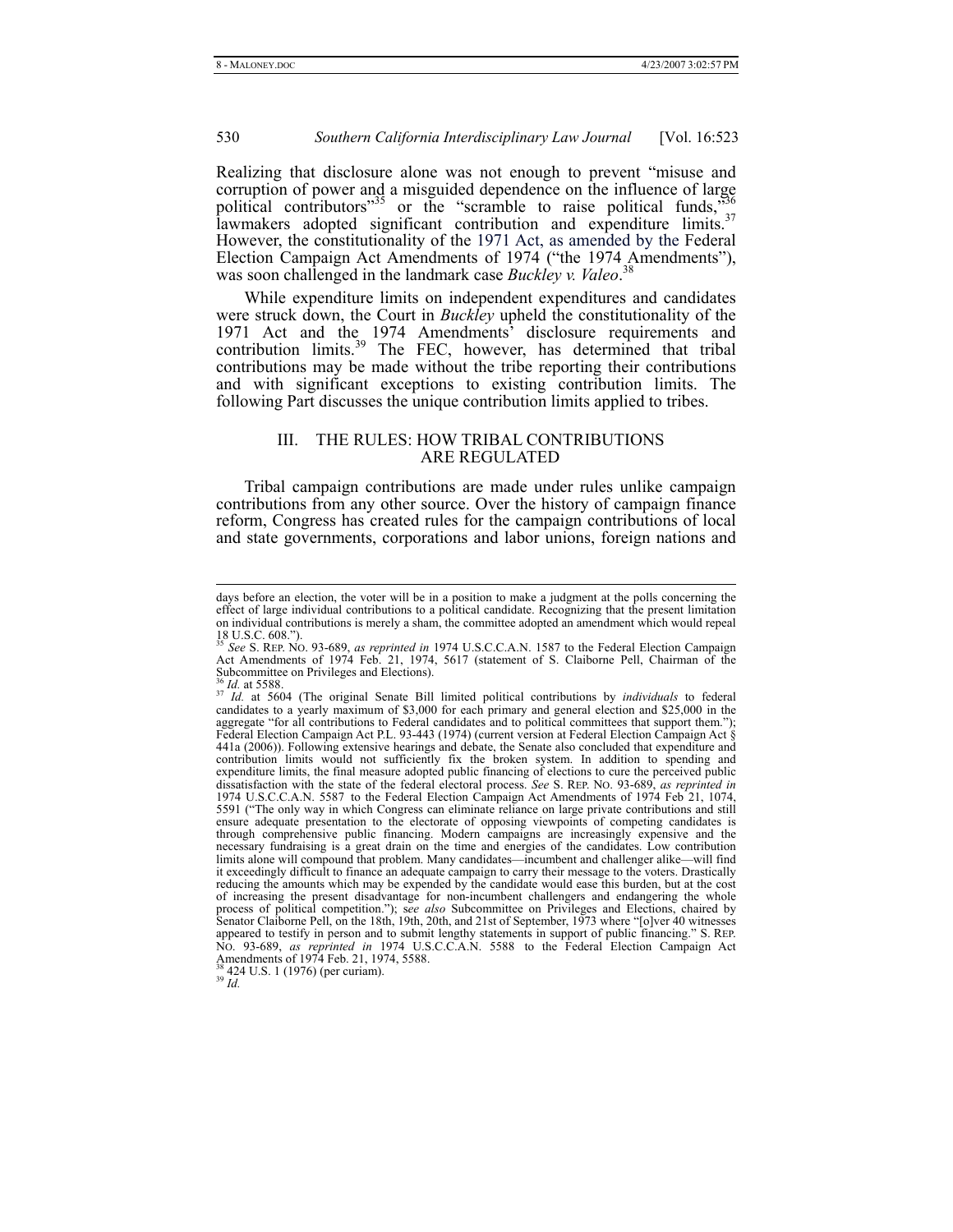foreign nationals, and even children.<sup>40</sup> However, Congress has never passed any laws establishing rules specifically addressing tribal political contributions. In 1971 and 1974, when Congress passed the Federal Election Campaign Act and its subsequent amendments ("FECA" or "the Act"), tribes were not mentioned in any published floor debates on the measures. Possibly Congress did not acknowledge tribes as contributors during these campaign finance reform efforts because tribes did not have the financial resources to contribute to campaigns.<sup>4</sup>

Even as tribes began making significant campaign contributions, Congress did not address the rules under which they could give. By 2002, when Congress was debating its most recent version of campaign finance reform, the McCain-Feingold Bill and its House companion measure, Shays-Meehan, tribes had become active contributors to federal political campaigns.<sup>42</sup> Despite obvious growth in tribal political activity, Congress continued to ignore the status of tribal contributions as it debated the measure that ultimately became the Bipartisan Campaign Finance Reform Act ("BCRA").<sup>43</sup> While there were some weak attempts by a handful of congressmen to create rules for tribal contributions in  $\overline{BCRA}$ ,<sup>44</sup> these attempts died before reaching the House or Senate floor.<sup>45</sup> In fact, tribes were not even mentioned in the Committee Reports on the measure.<sup>46</sup> Despite limited public opposition demanding that the status of tribal giving be acknowledged, $47$  ultimately BCRA was enacted into law without any mention of Indian tribes.<sup>48</sup>

 <sup>40 2</sup> U.S.C. §§ 441b, c, e (2006). The ban on contributions by minors (children under eighteen) was adopted as a means of preventing individuals from circumventing the individual contribution limit. However, *McConnell v. Federal Election Commission* rejected the ban noting that the government had not provided a sufficiently compelling justification for banning all political contributions by minors.

<sup>540</sup> U.S. 93 at 108–09 (2003). <sup>41</sup> *See* Hans A. von Spakovsky, *Congress, Not the FEC, Has to Fix the 'Indian Loophole,'* ROLL CALL, Feb. 21, 2006 (addressing the "huge increase in tribal donations" von Spakovsky notes, "Congress probably did not contemplate this issue in 1971...").<br><sup>42</sup> See Center for Responsive Politics, *supra* note 21.

<sup>42</sup> *See* Center for Responsive Politics, *supra* note 21. 43 Bipartisan Campaign Finance Reform Act of 2002, Pub. L. 107-155, 116 Stat. 81 (2002) [hereinafter *BCRA*]. 44 *See* Amanda B. Carpenter, *McCain's Law Preserved Loophole for Tribal Contributions,* HUMAN

EVENTS, Jan.. 30, 2006, http//www.humanevents.com/article.php?id=11961 ("Rep. Rob Simmons (R.-Conn.) developed an amendment that would have applied the aggregate caps to Indian tribes. But The Hill reported in July 2001 that the amendment had died in the Rules Committee, chaired by Rep. David Dreier (R.–Calif.)."); *see also* Brian Stockes, *Tribal Amendment Expected in Campaign Finance Reform*  Bill, INDIAN COUNTRY TODAY, Feb. 17, 2002 at a1 (suggesting that there was an amendment proposed to the House measure, Shays-Meehan, after it passed the House on February 14<sup>th</sup>, 2002. However, the article does not identify who drafted the amendment or whether it was introduced.). 45 Amanda B. Carpenter, *House Democrats Boasted of Saving Tribal-Contributions Loophole*, HUMAN

EVENTS, Mar.14, 2006, http://www.humanevents.com/article.php?id=13183 ("'A network of legislators, Indian advocates and tribal gaming lobbyists is taking credit for stopping the effort they suspect was an attempt to undermine reform by eroding support for Shays-Meehan among Indian-friendly representatives,' said the Desert Sun. 'Kildee, who founded the Native American Caucus in 1997, said it wasn't until February 13, just hours before the Shays-Meehan floor debate, that the effort to limit tribal contributions to federal candidates was defeated[.]' " (citing *'Tribes: Reform Law'' Early Draft Had Unfair Limits* 

<sup>&</sup>lt;sup>47</sup> See Patrick Basham & John Samples, *Campaign Finance Folly*, THE CATO INSTITUTE, Jan. 12, 2002, www.cato.org/dailys/01-12-02.html ("[I]f [BCRA] is eventually passed, thereby banning soft money . . . tribes will possess a huge advantage over other Americans in exercising their right to political speech."); *see also* Carpenter, *supra* note 44 ("The National Association of Convenience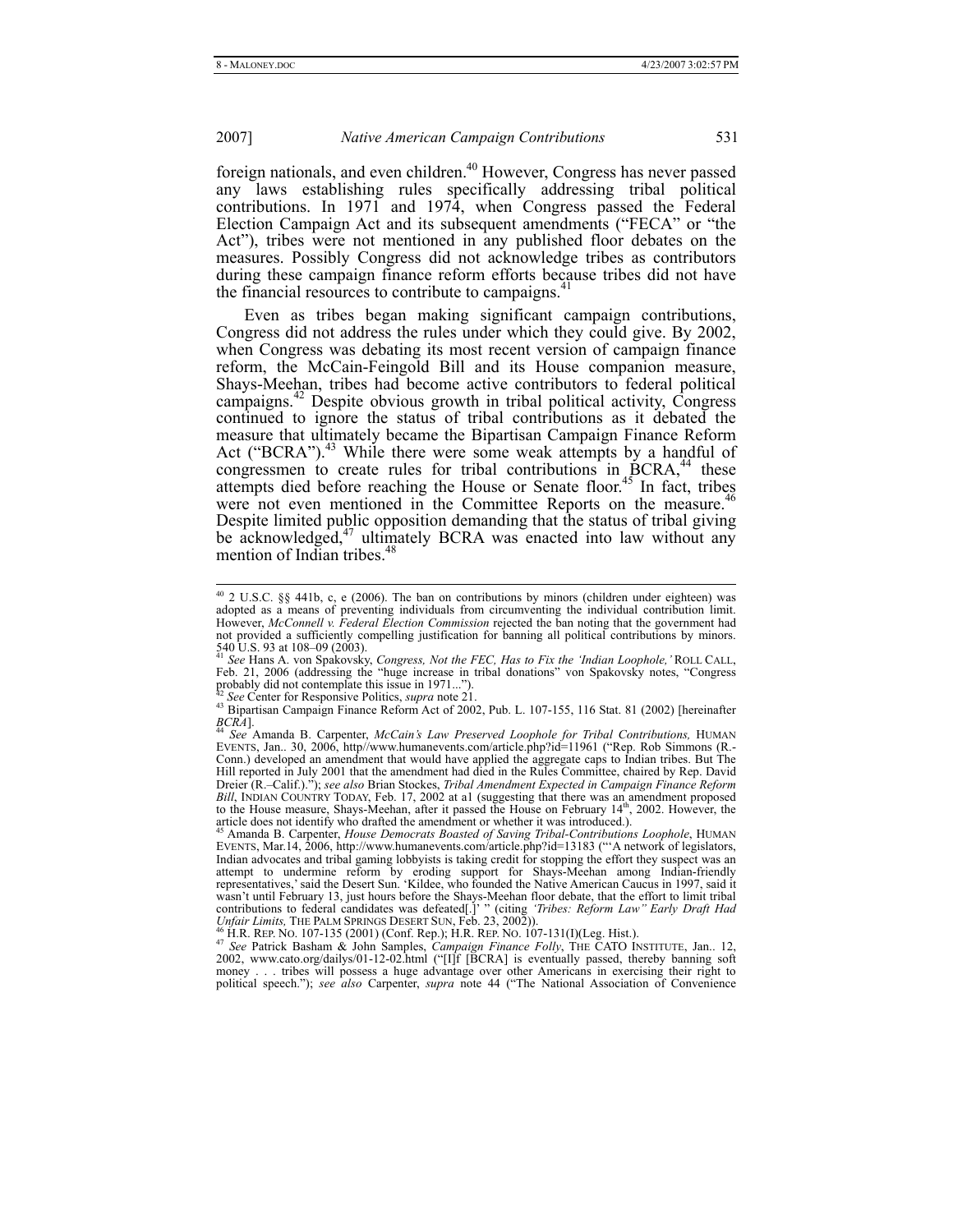Today, Advisory Opinions by the Federal Election Commission<sup>49</sup> interpreting FECA govern the application of campaign finance law to Indian tribes.<sup>50</sup> Although Advisory Opinions are the sole source of federal campaign finance law with respect to tribal giving, these Opinions have been largely ignored in discussions of current regulations and debates over the future status of tribal giving. However, these Opinions create exceptions for tribal contributions that allow tribes to contribute in ways unlike any other contributor. Specifically, these Opinions allow tribes to contribute as "persons." As such, tribes may (1) contribute more than any individual can contribute in an entire election cycle;<sup>51</sup> (2) contribute under single-sided disclosure requirements where the tribe itself is not required to report the recipients of tribal contributions,<sup>52</sup> and; (3) contribute despite their position as government contractors.<sup>33</sup> The following subsections briefly outline rules these Opinions have created.

Stores—whose members compete with Indian reservations that sell alcohol, cigarettes and gasoline taxfree—had planned to score the amendment as a 'key vote.' In a press release at that time, the NACS said: 'This [Simmons] amendment would have closed the ability for tribal nations to give unlimited sums toward federal elections. While Congress and the Rules Committee were made aware of the situation prior to the committee vote, the committee chose to move forward without addressing this glaring loophole.'"). It is likely there was no amendment to change the status of tribal contributions under FECA because of significant opposition from tribes. *See* Stockes, *supra* note 44 ("Many tribes and organizations like the National Indian Gaming Association and the National Congress of American Indians see any amendment that would limit campaign contributions as an unfair attack on the tribes' ability to participate in the political process. 'An Indian amendment on campaign finance reform would treat Indian tribes as the only unincorporated group to be limited under the law...That would be mean that tribal governments would be used as political pawns.'" (citing Jacqueline Johnson, Exec. Dir., Natl. Congress of Am. Indians)).

<sup>48</sup> *See BCRA supra* note 43; *see also* von Spakovsky, *supra* note 41 ("Congress could have fixed this in 2002 when it passed the McCain-Feingold campaign reform law...but chose not to."); it has been suggested that Senator John McCain, presently Chair of the Senate Committee on Indian Affairs and primary author of BCRA, was resistant to changing the status of tribal contributions because of the significant financial support he received from tribes. While BCRA was under consideration it was reported that McCain was the "number one recipient of political donations [from tribes]. In fact, McCain receives twice the amount given the second-highest recipient." *See* Basham & Samples, *supra* note 47 (While the measure was awaiting a vote on the House Floor, McCain's senior advisor on campaign finance reform noted "there may be flaws that need to be rectified, but they can be handled at a later time."); it has also been suggested that Democrats hoping to reap more tribal political contributions quashed the amendment that would have limited aggregate tribal donations. *See*  Carpenter, *supra* note 45 ("Today, Democrats are trying to make an issue of Republicans' being influenced by contributions from Indian tribes, but four years ago at least one leading Democrat<br>bragged about stopping Republicans from closing the campaign-finance-law loophole...").

Bragged about stopping republicans from closing the campaign-finance-law loop the The FEC was established pursuant to the Federal Election Campaign Act of 1971 as amended by the Federal Election Campaign Act Amendment of 1974. It was established to "administer, seek to obtain compliance with, and formulate policy with respect to [FECA]." It is also has "exclusive jurisdiction

with respect to the civil enforcement" of FECA. *See* 2 U.S.C. § 437c.<br><sup>50</sup> *See* 51 Op. F.E.C. (1978); 12 Op. F.E.C. (1993); 32 Op. F.E.C. (2000); 05 Op. F.E.C. (2000); 01 Op.<br>F.E.C. (2005). These Opinions are based on t judicial opinions, they have general application to similarly situated parties and have therefore been understood to apply to Indian tribes generally. *See* 2 U.S.C. § 437f (1986).<br><sup>51</sup> 51 Op. F.E.C. (1978); 05 Op. F.E.C. (2000).<br><sup>52</sup> 51 Op. F.E.C. (1978).<br><sup>52</sup> 51 Op. F.E.C. (1978).<br><sup>53</sup> 12 Op. F.E.C. (1993); 01 Op. F.E.C.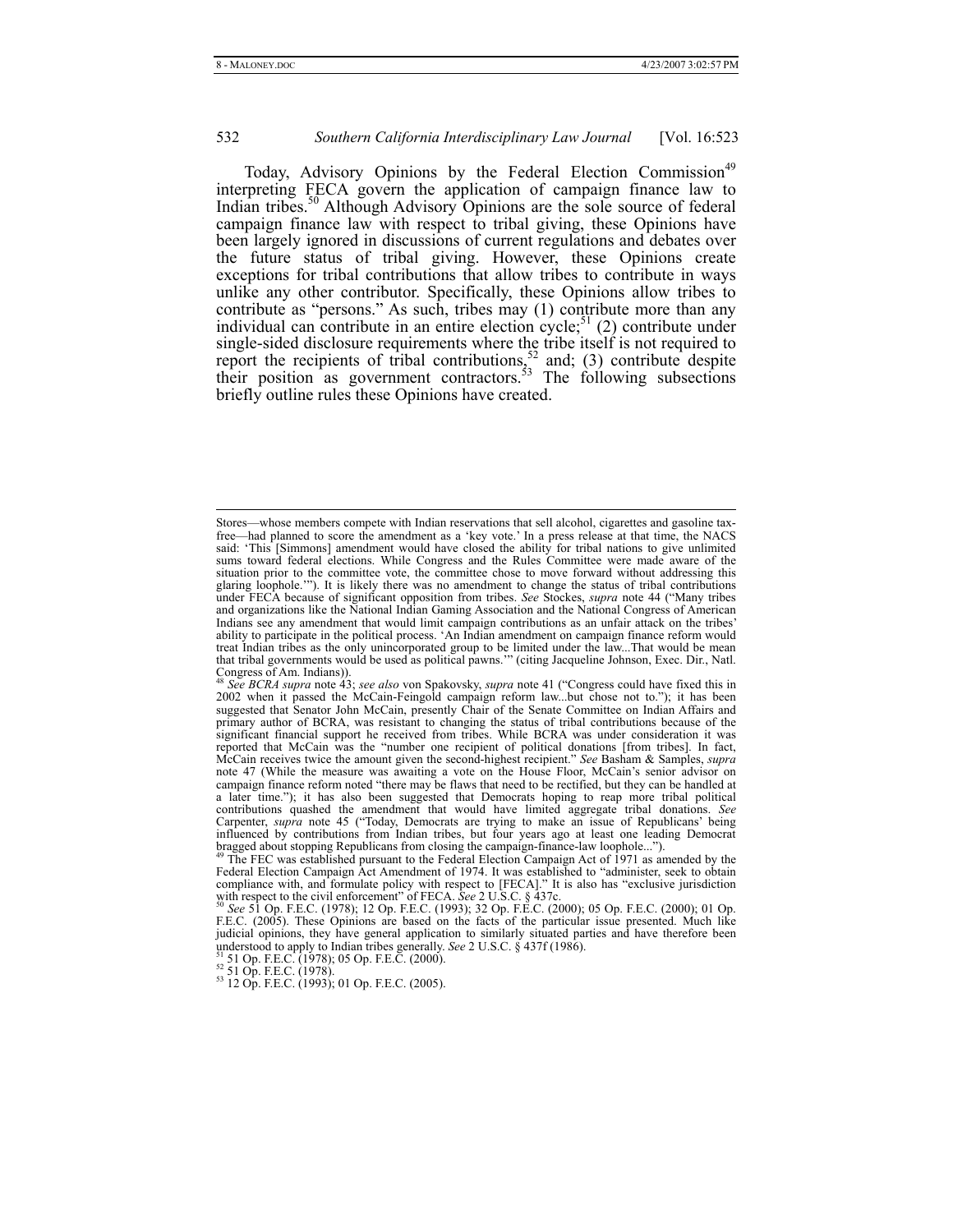#### A. LARGER CONTRIBUTIONS ALLOWED FOR TRIBES THAN INDIVIDUALS

*Buckley* struck down limits on several types of contributions including, limits on spending by independent expenditures, limits on personal spending from a candidates own funds, and ceilings on overall campaign expenditures.<sup>54</sup> However, limits on individual contributions to a single candidate (\$1000 at the time) or political committee (\$5000 at the time) and the aggregate cap on total contributions by an individual in a single year  $(\$25,000$  at the time) were held constitutionally valid.<sup>55</sup> Over the years, regulatory decisions have undermined these limits as they apply to tribal campaign contributions.

Two years after *Buckley*, Eldon Rudd, a first term Republican Congressman from Arizona, requested an opinion from the FEC to determine if FECA allowed a contribution for \$250 from the Ak-Chin Indian Community ("Ak-Chin"), if the contribution was subject to limits, and how the contribution should be reported.<sup>56</sup> In response to the Rudd campaign's request, the FEC determined that Ak-Chin, a "non-corporate entity organized pursuant to [The Indian Reorganization Act of 1934]," with no members that are corporations, should be considered a "person" for purposes of the Act.<sup>57</sup> At the time, this decision allowed Ak-Chin to contribute up to  $$1000$  per federal candidate, per election.<sup>58</sup> The Opinion also clarified that contributions from Ak-Chin's general funds "would not have to be attributed to individuals comprising the Community."<sup>59</sup>

In 2000, the FEC upheld the 1978 Opinion and further clarified the Act's application to tribes when it determined whether overall aggregate limits on campaign contributions applied to tribal contributions.<sup>60</sup> The Oneida Nation of New York ("Oneida") was a gaming tribe making contributions to federal campaigns. While the Oneida had voluntarily limited its total contributions to federal political committees to \$25,000 annually (as required by law at the time for "individual" contributors), they queried whether the \$25,000 cap (or aggregate cap) applied solely to "individual" contributors or whether it also applied to "persons."<sup>61</sup> The implication was that if they could contribute more than \$25,000 per election cycle, they would. The Commission's two page Opinion concluded

 <sup>54</sup> *Buckley*, *supra* note 38 at 58–59 (The Court deemed such limits "substantial and direct restrictions on the ability of candidates, citizens, and associations to engage in protected political expression, restrictions that the First Amendment cannot tolerate.").<br> $^{55}$  *Buckley*, *supra* note 38 at 25–26.

<sup>55</sup> *Buckley*, *supra* note 38 at 25–26. 56 51 Op. F.E.C. (1978); *see also* Letter from C.M. Brooks, Finance Chairman, Friends of Eldon Rudd, to Office of the General Counsel, F.E.C. (July 26, 1978) (on file with the F.E.C. Office of Public Records and with author).

Records and with a<br>star See Brooks, *supra* note 56 (citing 25 U.S.C. § 476 (1934)).<br><sup>59</sup> 2 U.S.C. § 441a(a)(1)(A) (1976).<br><sup>59</sup> 51 Op. F.E.C. 2 (1978).<br>60 05 Op. F.E.C. 1 (2000); *see also* Letter from Markham C. Erickson New York, to Bradley Litchfield, Associate General Counsel, F.E.C. (Mar. 30, 2000) (on file with the F.E.C. Office of Public Records and with author). <sup>61</sup>*See* Erickson, *supra* note 60 ("While it is clear under FEC precedent that the Nation is a 'person' as

defined under the Act, it is unclear whether the nation is an individual for purposes of 2 U.S.C. § 441a(a)(3)."); *See also* 2 U.S.C. § 441a(a)(3)(2006).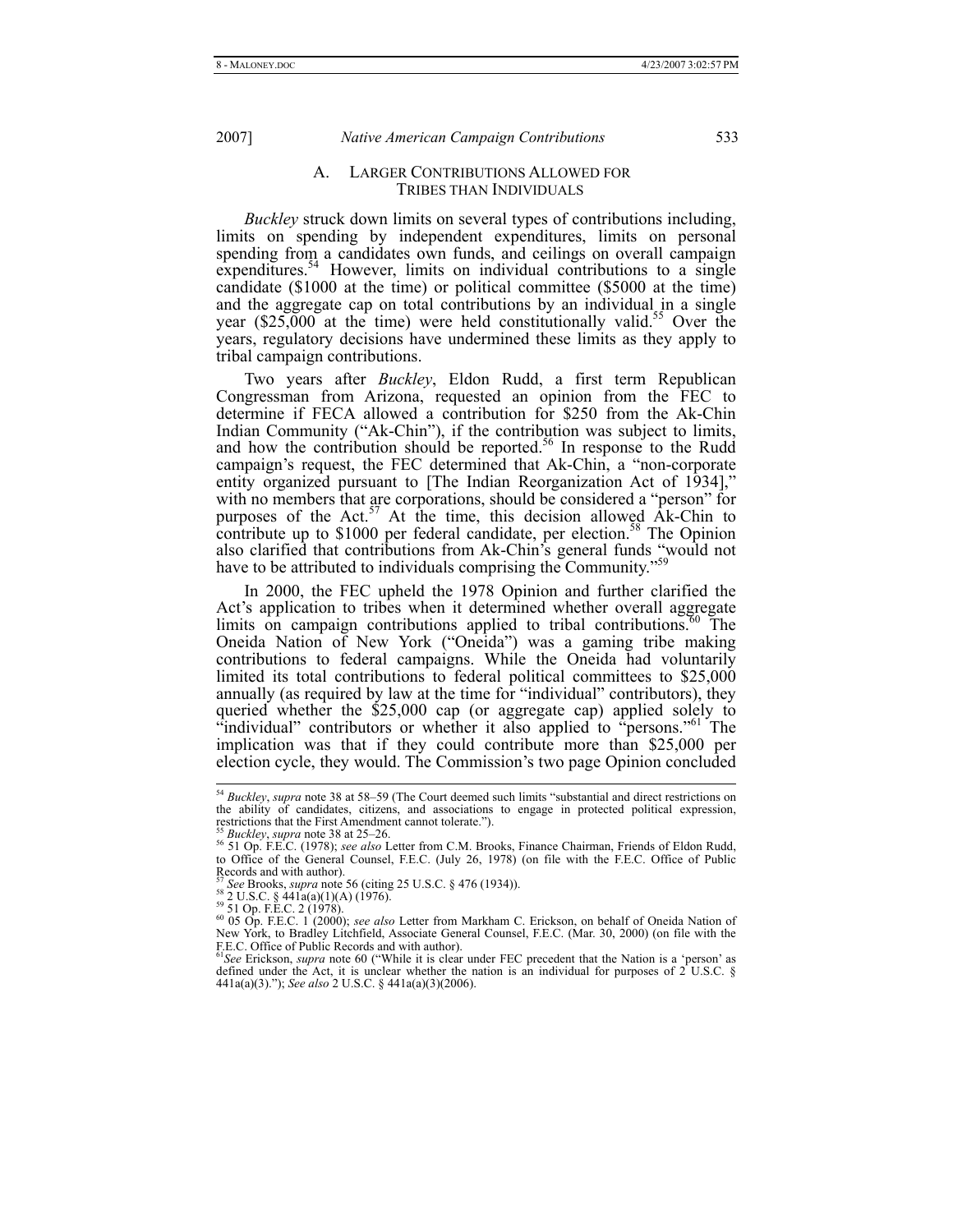that while the tribe was subject to a per candidate, per election limit imposed on "persons" by the Act, as "persons" the tribe was not subject to the aggregate limit imposed on "individuals."<sup>62</sup>

## B. FEWER DISCLOSURE REQUIREMENTS FOR TRIBES THAN OTHER CONTRIBUTORS

Tribal contribution data is not subject to reporting by the tribe itself because it is made by the tribe as "persons." As persons, tribes are not required to organize as a federal political committee subject to disclosure requirements.<sup>63</sup> Just as many of the original contribution limits adopted by FECA's 1974 Amendments are the basis for current campaign contribution limits, the dual disclosure and recordkeeping requirements of the 1971 Act remain the basis for current campaign contribution and expenditure reporting. Ultimately, by allowing tribal contributions to remain unreported by the tribe, treating tribes as "persons" creates a system of single-sided reporting for tribal contributions where otherwise the system would require reporting by both the tribe (as contributor) and the candidate or committee (as recipient). As a result, tribal contribution data can only be found by combing the FEC records of candidate committees, leadership committees, state committees, and political action committees ("PACs") and recording which committees have received tribal contributions.

#### C. FEC OPINIONS ALLOW TRIBES TO CONTRIBUTE AS GOVERNMENT CONTRACTORS

In addition to determining the limits and disclosure requirements under which a tribe may contribute to a political campaign, the FEC has also determined whether or not tribes are subject to any of the prohibitions imposed on "persons" contributing under the Act. Since passage of the Act in 1972, certain "persons" have been prohibited from making federal campaign contributions.<sup>64</sup> These prohibitions were intended to reflect the Act's goal of preventing corruption or the appearance of corruption. Of

 <sup>62 05</sup> Op. F.E.C. 1 (2000); *see* 2 U.S.C. § 441a(a)(1)(A)(2006) (limiting contributions from "persons" to \$1000 per federal candidate per election).<br><sup>63</sup> FEC Chairman Michael E. Toner and Vice-Chairman Robert D. Lenhard explain tribal disclosure

requirements in the following way: "Federal political committees are required to file disclosure reports with the FEC. 2 U.S.C. § 434. These reports contain information on the committees' recipients and disbursements and are available to the public on the FECs website, www.fec.gov. Federal political committees include candidate committees, political party committees, and corporate and labor organization PACs. Tribes are not political committees because their major purpose is not to influence the election or defeat of candidates. *See Buckley*, *supra* note 38. *See also* FEC v. Massachusetts Citizens for Life*,* 479 U.S. 238, 262 (1986) ("MCFL")(stating that if MCFL's independent expenditures "become so extensive that the organization's major purpose may be regarded as campaign activity, the corporation would be classified as a political committee."). Consequently, tribes are not required to register and file reports with the FEC detailing their contributions." *Hearing on Indian Tribes and the Federal Electio* 2006) (statement of Michael E. Toner & Robert D. Lenhard, Chairman and Vice-Chairman of the Federal Election Commission).

<sup>64</sup> *See* 2 U.S.C. § 441(b) (2006) (prohibiting certain types of "persons" including corporations, labor unions, and national banks from contributing); 2 U.S.C. § 441e (prohibiting foreign nationals from contributing).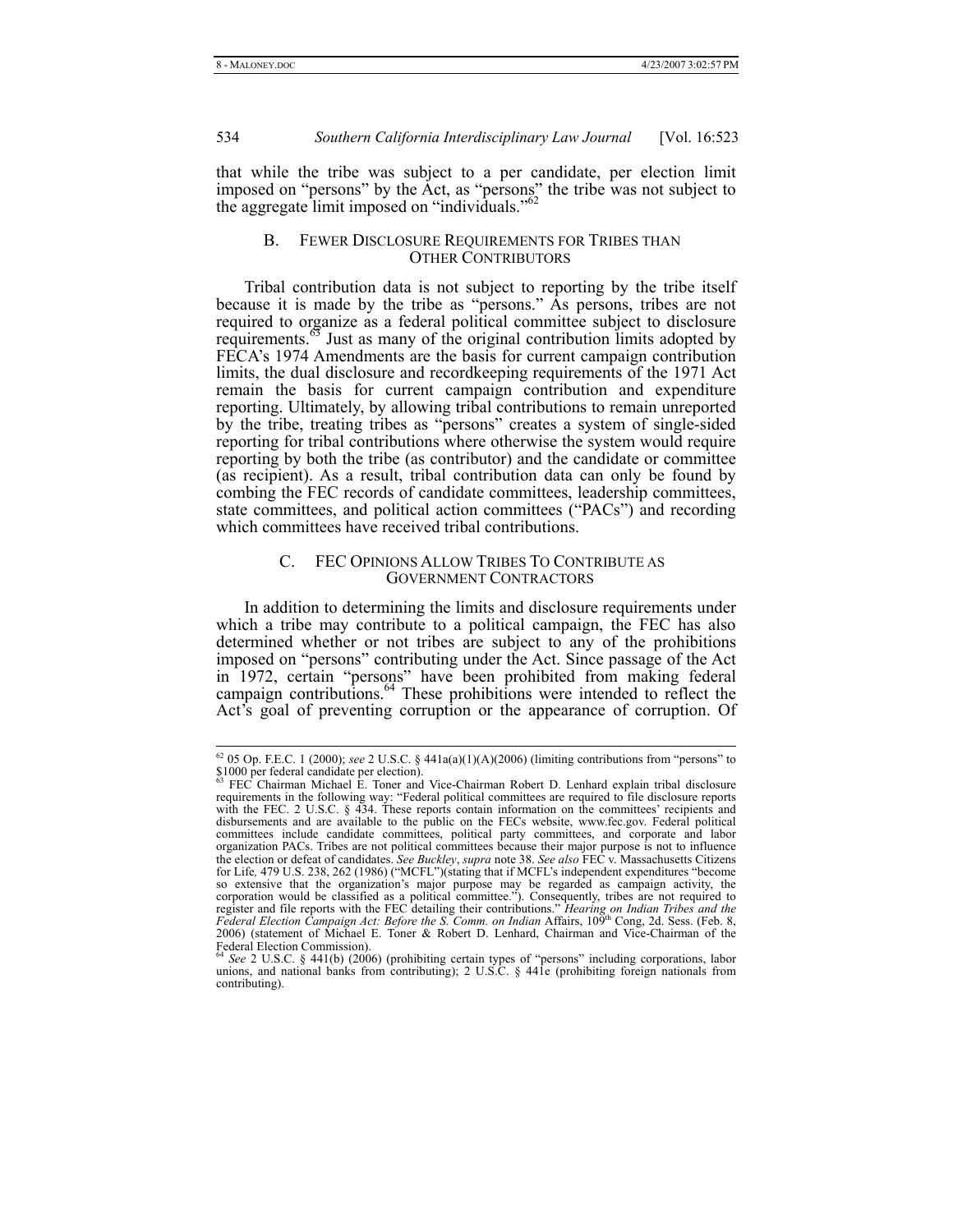interest to some tribes was the prohibition on contributions from Federal government contractors.<sup>65</sup> This issue was first addressed by the FEC in  $1993.^{66}$  After changing course in 1999,<sup>67</sup> in 2005 the Commission returned to its 1993 position and found that tribes may make political contributions even when they maintain tribal enterprises with federal government contracts.<sup>6</sup>

## IV. THE RISKS: TRIBAL CONTRIBUTION RULES MAY COMPROMISE THE INTEGRITY OF THE CAMPAIGN FINANCE SYSTEM, FEDERAL LAWMAKERS, & TRIBAL LEADERS

Critics of Indian gaming suggest that the FEC's Opinions have created a "loophole" allowing tribes to "get away with" contributing more than they otherwise would be able to.<sup>69</sup> Such criticisms are catchy in newspaper articles, but significantly understate the consequences of Congress's failure to address the unique status of tribes when it has undertaken campaign finance reform. The Opinions discussed in Part III are the basis for this Part. Here, the Note considers how these Opinions may undermine both the integrity of the campaign finance system and tribal governance.

# A. THE RISKS OF HIGHER AGGREGATE CONTRIBUTION LEVELS

The Abramoff scandal led many to suggest that by treating tribes as "persons" they could contribute significantly more than they otherwise could, had they been subject to aggregate caps. However, it does not necessarily follow that higher contribution levels are at odds with the anticorruption goals of campaign contribution limits. The Court upheld contribution limits on the basis that the public is aware "of the opportunities for abuse inherent in a regime of large individual financial contributions" and that only limits on contributions would promote the Act's primary purpose "to limit the actuality and appearance of corruption resulting from large individual financial contributions."70

In fact, estimates by the Center for Responsive Politics suggest that between 2000 and the end of 2005, Abramoff's tribal clients made political contributions totaling nearly \$4 million.<sup>71</sup> In 2002, BCRA replaced the annual \$25,000 contribution limit such that as of January 1, 2003

<sup>&</sup>lt;sup>65</sup> Current version at 2 U.S.C. § 441c(a)(1)). Federal regulations define a "Federal contractor" as a "person" who "enters into any contract with the United States or any department or agency thereof either for -- (i) The rendition of personal services; or (ii) Furnishing any material, supplies or equipment; or (iii) selling any land or buildings." 11 CFR 115.1(a).

<sup>&</sup>lt;sup>66</sup>12 Op. F.E.C. (1993).<br><sup>67</sup> 32 Op. F.E.C. (2000).<br><sup>68</sup> 01 Op. F.E.C. (2000).<br><sup>69</sup> *See* Cleta Mitchell, *Close the Tribal Loophole in McCain-Feingold*, ROLL CALL, Jan.. 23, 2006<br><sup>69</sup> *See* Cleta Mitchell, *Close the Tri* (internal quotations omitted); Republican campaign finance lawyer, Jan. Baran, called tribal contributions under the current framework a "huge loophole through which Mr. Abramoff was able to drive a very large Brinks truck of campaign cash." Drinkard, *supra* note 17.<br><sup>70</sup> S. REP. NO. 93-689, *supra* note 38 at 2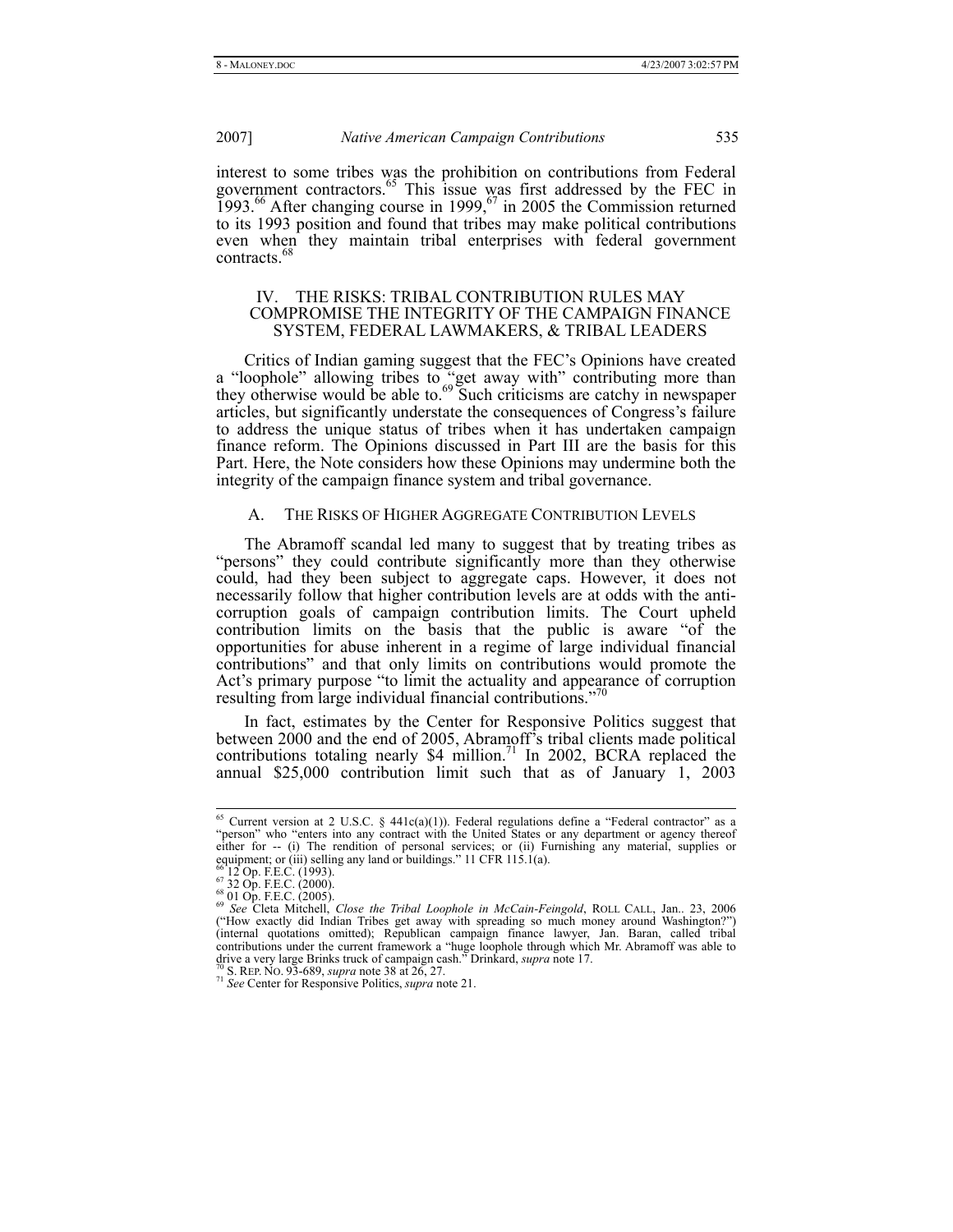individuals were subject to an aggregate contribution limit of \$95,000, indexed for inflation.<sup>72</sup> To determine how the tribes' status as "persons" influenced the amount of their contributions, the table below shows how much Abramoff's four highest contributing tribal clients donated in excess of the aggregate limits during two election cycles.<sup>7</sup>

|                                   | <b>Amount Contributed in Excess of BCRA Aggregate</b><br>Limits |                          |                    |                       |
|-----------------------------------|-----------------------------------------------------------------|--------------------------|--------------------|-----------------------|
| <b>BCRA</b> aggregate             | Agua                                                            | Saginaw                  | Mississippi        | Coushatta             |
| "Individual"<br>contributor limit | Caliente<br>Band of                                             | Chippewa<br>Indian Tribe | Band of<br>Choctaw | Tribe of<br>Louisiana |
| per 2 year election               | Cahuilla                                                        |                          | Indians            |                       |
| cycle                             | Indians                                                         |                          |                    |                       |
| \$25,000 for 2002<br>cycle        | \$253,500                                                       | \$235,980                | \$647,250          | \$190,500             |
| \$95,000 for 2004<br>cycle        | \$253,308                                                       | \$147,096                | \$260,350          | Not in<br>excess      |

As the table shows, Abramoff's tribal clients far exceeded the aggregate contribution limits imposed on individual contributors. In the 2002 election cycle, all four tribes contributed in amounts so high, the limit was meaningless.<sup>74</sup>

Alone, these numbers suggest that these tribes did "get away with"<sup>75</sup> contributing more than they could have, had they been subject to the aggregate cap on "individual" contributors. But this conclusion is incorrect because contributions from tribes are not comparable to contributions from individuals. Equating tribes with individual contributors would be contrary to what tribes are: "obviously not individuals but groups of individuals."<sup>76</sup> As representatives of multiple individuals it would appear quite fair for tribes to contribute more than a single individual.

The suggestion that tribes contribute disproportionately high amounts compared to other individual contributors assumes that aggregate caps are

<sup>&</sup>lt;sup>72</sup> 2 U.S.C. § 441a(a)(3) (2006).<br><sup>73</sup> For data, see Center for Responsive Politics, *supra* note 21 (click on "Display: Detail by Donor" then to "Select Donor: Agua Caliente Band of Cahuilla Indians," then to "Select Do Indian Tribe," then to "Select donor: Mississippi Band of Choctaw Indians," then to "Select Donor:

Coushatta Tribe of Louisiana").<br><sup>74</sup> Abramoff's clients were not the only tribes to contribute in excess of the individual aggregate limits. In 2004 the Morongo Band of Mission Indians gave approximately \$485,000 more than the limit, or a total of \$580,000 in contributions to federal candidates. *See Oversight Hearing on Indian Tribes and the Federal Election Campaign Act Before the S. Committee on Indian Affairs*, 109th Cong. (2006) (statement of Lawrence Noble).

<sup>&</sup>lt;sup>75</sup> See Mitchell, supra note 69.<br><sup>76</sup> Oversight Hearing on Indian Tribes and the Federal Election Campaign Act Before the S. Committee *on Indian Affairs*, 109th Cong. at 5 (2006) (statement of James T. Thurber, Distinguished Professor and Dir. of Ctr. for Congressional and Presidential Studies at American University) [hereinafter Thurber].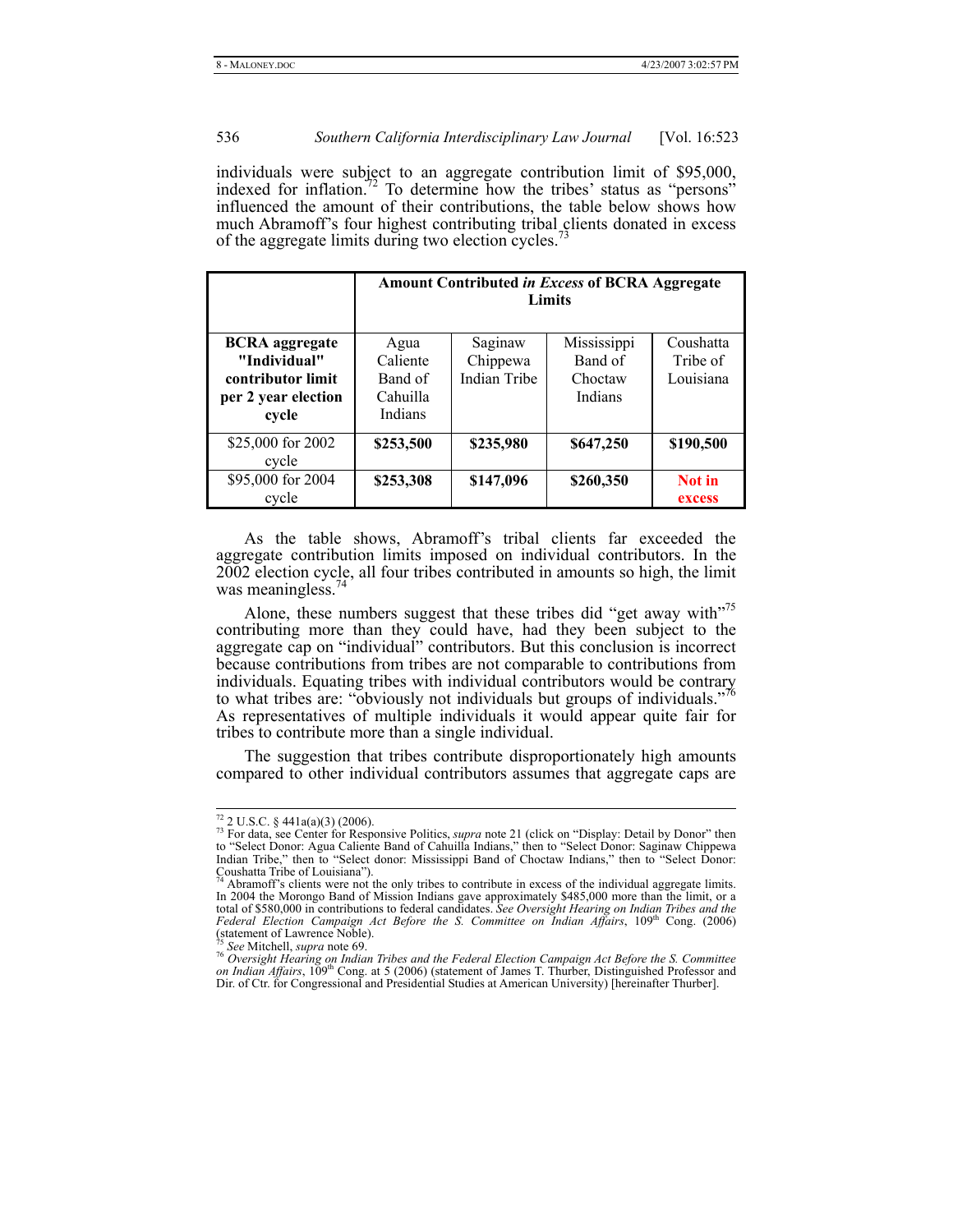properly applied to tribal contributions. Though tribal contributions may be four hundred times higher than the amount Bill Gates can personally contribute to the political system, tribal contributions represent the interests of tribal members, not just a single resident of one city. Contributing as "individuals" would "severely diminish [tribes'] ability to contribute and essentially hold them to limits so strict that they could not hope to have any influence as sovereign governments."<sup>77</sup> The Commission's 2000 Opinion regarding aggregate caps gave Indian tribes the same status as other governments internal to the United States, including state governments and municipal corporations, which are also treated as "persons" under the Act.<sup>78</sup> This decision is consistent with the view that aggregate caps prevent corruption or the appearance of it only insofar as they are applied to individual contributors. However, unlike states and municipal governments that rely on locally elected congressional representatives to represent them in Washington, some tribes believe that reliance on locally elected federal representatives is not enough. Instead these tribes make significant contributions to elected officials in order to have their interests represented in Washington.<sup>79</sup> However, as discussed in the next section, these contributions not reported by the tribe itself are therefore difficult to track and potentially give rise to abuse.

# B. THE RISKS OF SINGLE-SIDED REPORTING OF TRIBAL CONTRIBUTIONS

As discussed in Part II, Congress and executive agencies wield significant influence over the economic prosperity of tribes. As discussed in Part III, because tribes contribute as "persons" they are not subject to reporting requirements. When politicians are aware of their disproportionate power over the economic success of tribes, $80$  and tribes attempt to influence this power without full disclosure, the situation is ripe for corruption or, at the very least, the appearance of corruption. The Abramoff scandal exposed numerous instances of both proven quid pro quo

 $^{77}$  *Id.*<br><sup>78</sup> *See* 05 Op. F.E.C. 2 (citing 07 Op. F.E.C. (1999), 26 Op. F.E.C. (1982), 32 Op. F.E.C. (1977)). The Commission also noted that "the only government that is specifically not construed to be a person, and therefore not subject to the limitations and prohibitions of the Act, is the Federal Government." (citing 2 U.S.C. § 431(11): "person" includes an "individual, partnership, committee, association, corporation, labor organization or any other organization or group of persons, *but such term does not include the* 

*Federal Government* or any authority of the Federal government." (emphasis added)).<br><sup>79</sup> Allen, *supra* note 5, at 7 ("Tribal leaders have an obligation to utilize every legal means available to them to make sure that . the obligations under treaties and the federal trust responsibility . . . And, yes, as our financial resources<br>have increases, so have our donations to the candidates of our choice."); The recipients of tribal<br>contribution tribal contributions, almost half of federal tribal contributions now go to Republicans. Susan Schmidt, A Jackpot From Indian Gaming Tribes, WASH. POST, Feb. 22, 2004, at A01 ("Democrats were the first to make inroads in c Republicans have tapped into growing tribal largess. In 1990, Indian tribes gave no money to Republicans; now tribes are giving much more overall, and almost half of it goes to Republicans."). <sup>80</sup> Jim Meyers, *Cole to Fight Limits on Tribes*, TUL. WORLD, Feb. 3, 2006, at A1 ("'Tribes live or die

with the relationship with the federal government' . . . [noting] the amount of land and other assets held in trust for tribes by the government." (citing U.S. Rep. Tom Cole R-OK)).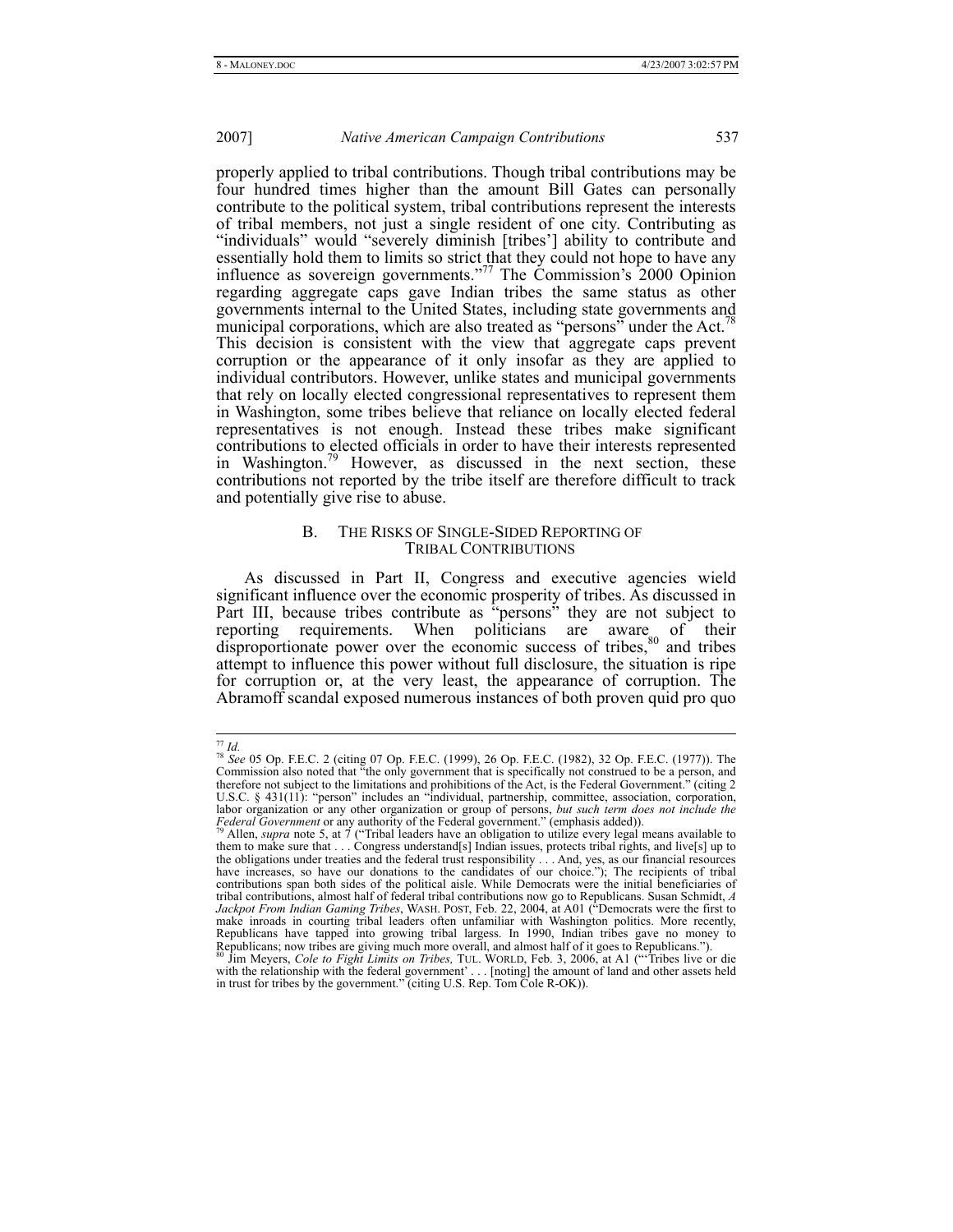legislative activity in exchange for campaign contributions and suspect legislative activity followed by tribal contributions.<sup>81</sup> The risks of singlesided disclosure to the integrity of the campaign finance system are demonstrated by the difficulties that arise from tracking such contributions and the enforcement of campaign finance rules. In addition, this section suggests that single-sided reporting places the interests of tribal members at risk by undermining the anti-corruption and voter information possibilities that a dual-disclosure system would otherwise provide for tribal members to monitor the political activities of their tribes.

#### 1. *Risk of Undermining the Campaign Finance System*

When Congress adopted FECA and its subsequent amendments it sent a message that *both* contribution limits and disclosure requirements were necessary "to establish that climate of public trust in elected officials which this country so earnestly desires.<sup> $5,82$ </sup> In upholding the disclosure requirements adopted by the 1971 Act and the 1974 Amendments, the Court in *Buckley* found that they "directly serve substantial governmental interests" by (1) deterring corruption or the appearance of corruption; (2) providing voters with candidate information; and, (3) improving enforcement.<sup>83</sup> With respect to the anti-corruption interest, the Court noted that "by exposing large contributions and expenditures to the light of publicity" disclosure "deter[s] actual corruption and avoid[s] the appearance of corruption."<sup>84</sup> Ultimately the Court believed disclosure would discourage the use of contributions for "improper purposes."<sup>85</sup>

 <sup>81</sup> *See* Associated Press, *Records Detail Senator's Links to Abramoff's Clients*, L.A. TIMES, Feb. 15, 2006 ("Senate Minority Leader Harry Reid (D-Nev.) wrote at least four letters helpful to Indian tribes represented by Jack Abramoff...Reid also intervened on government matters at least five times in ways helpful to Abramoff's tribal clients, once opposing legislation on the Senate floor and four times sending letters pressing the Bush Administration on tribal issues. Reid collected donations about the time of each action."); Susan Schmidt & Jeffrey H. Birnbaum, *Tribal Money Linked to GOP Fundraising*, WASH. POST, Dec. 26, 2004 ("A Senate panel investigating Abramoff released e-mails last month showing that Abramoff directed a Texas tribe to contribute \$32,000 to New in 2002, days after Ney took steps to sponsor legislation sought by the tribe."); James V. Grimaldi, Alumni of Abramoff Team Still Working as Lobbyists, WASH. POST, June 26, 2005 ("For the Choctaws, Ring [a former Abramoff associate] has trie would exempt tribal casinos from labor laws . . . According to records, . . . Ting last month coordinated with Hayworth's office on a letter to members of Congress from Choctaw Chief Phillip Martin seeking support for the tribal labor movement."); Philip Shenon, *In Congress, a Lobbyists Legal Trouble Turn His Generosity Into a Burden*, N.Y. TIMES, Dec. 19, 2005, at A1 ("In announcing last week that they would return money from Mr. Abramoff's clients and his lobbying partners, Senator Conrad Burns. Republican of Montana, and Byron Dorgan, Democrat of North Dakota, made clear that they were trying to distance themselves from accusations that they had done favors for Mr. Abramoff in exchange for the donations."). <sup>82</sup> *See* S. REP. NO. 93-689, *as reprinted in* 1974 U.S.C.C.A.N. 5587 to the Federal Election Campaign

Act Amendments of 1974 Feb. 21, 1074, 5617 (statement of S. Claiborne Pell Chairman of the Subcommittee on Privileges and Elections) (In reporting the 1974 Amendments to a full vote of the Senate, the Chairman of the Subcommittee on Privileges and Elections suggested that limiting the amount of contributions that could be accepted and the amount of expenditures that could be made would "remove[] the temptation of seeking or of accepting the large compromising gift . . . return[ing] to our people, to our individual voters a rightful share and a rightful responsibility in the choosing of their candidates . . . [and] . . . serve to establish that climate of public trust in elected officials which this country so earnestly desires.").

<sup>&</sup>lt;sup>83</sup> *Buckley*, *supra* note 38, at 68. 84 *Buckley*, *supra* note 38, at 67. 85 *Buckley*, *supra* note 38, at 67.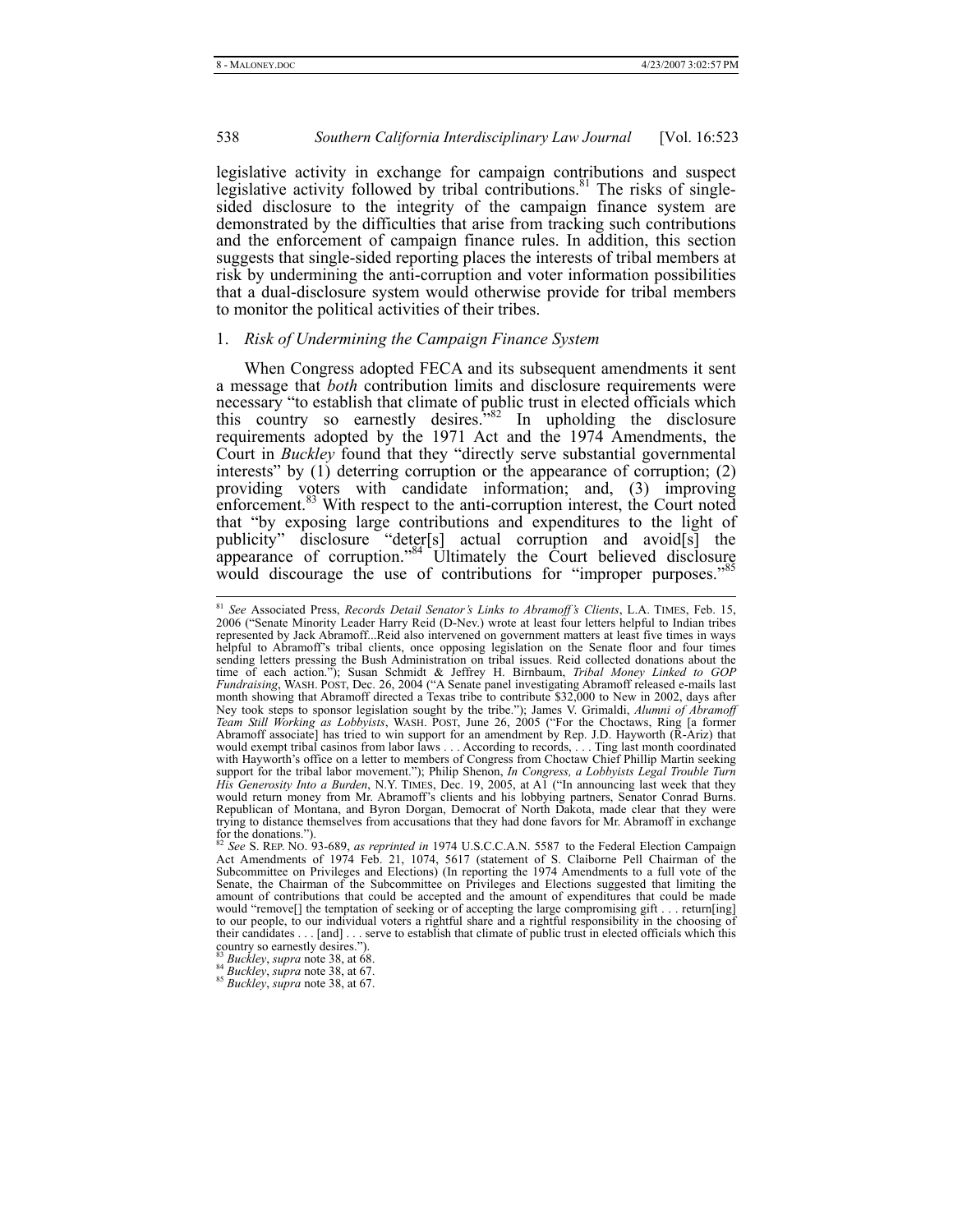Where political corruption did occur, such that an officeholder gave "special favors" in return for contributions, "[a] public armed with information about a candidate's most generous donors" would be "better able to detect" such misconduct.<sup>86</sup>

When disclosure is single-sided, it is significantly more difficult for the public, law enforcement, regulators, or, in this case, tribal members to "follow the money."<sup>87</sup> Single-sided reporting causes unique problems in tracking tribal campaign contributions because recipient committees do not always record a particular tribe's donation under a consistent tribal name.<sup>8</sup> As a result, an FEC search for a particular tribe's contributions often does not return a comprehensive list of all the contributions made by that tribe. For example, PoliticalMoneyline.com compiled a database of tribal contributions chronologically listing tribal political contributions to "track connections" between contributions and subsequent political activity.<sup>89</sup> In compiling their data, they found that one tribe's contributions were disclosed by recipient committees under seventy-eight variations on the same name.<sup>9</sup>

By making it more difficult to "follow the money," single-sided disclosure directly undermines the enforcement interests of campaign finance law. As Congress noted in 1971, "full and complete disclosure" of political contributions was intended to "restore the confidence of the American people" in the political system.<sup>91</sup> Where violation of contributions limits have occurred, "disclosure requirements are an essential means of gathering the necessary data to detect" them.<sup>92</sup> With respect to the enforcement interest underlying disclosure, single-sided reporting makes inaccurate disclosure by recipient committees more likely. Because there is no disclosure of contributions by contributors, regulators and the public must rely on the recipient report and FEC audits to ensure that both the contributor and the recipient are complying with contribution

<sup>92</sup> *Buckley*, *supra* note 38, at 67–68.

<sup>&</sup>lt;sup>86</sup> Buckley, supra note 38, at 67.<br><sup>87</sup> Thurber, *supra* note 76 ("When groups advocating good government, the media, or academics try to 'connect the dots' to see who is giving campaign contributions to whom and what iss lobbying on, [without reporting] it becomes very hard to follow the money.").

<sup>88</sup> *See* PoliticalMoneyline.Com, *supra* note 22; *see also* Toner & Lenhard, *supra* note 63 (noting that individual political committees inconsistently record tribal names. "For example, contributions from the Morango Band of Mission Indians are recorded by the various political committees that received those contributions as coming from the 'Morango Band of Mission Indians,' 'Morango Band Indians,' 'Morango Band-Mission Indians,' and 'Morango Band.'"). 89 PoliticalMoneyline.Com, *supra* note 22 ("Donations often are suggested, coordinated or handled by

lobbyists for their clients. To track connections, one may match the dates for various events, meetings, emails, or comments with the dates of subsequent Indian tribe donations."

<sup>90</sup> *Id.* ("[R]ecipients of tribal donations used over 1,976 variations of the 211 tribe names, including 78 for the Agua Caliente Band of Cahuilla Indians, and 57 for the Barona Group of Captain Grande Band of Mission Indians.").

<sup>&</sup>lt;sup>91</sup> S. REP. No. 92-229 (1971), *as reprinted in* 1971 U.S.C.C.A.N. 1821, 1862 (supplemental views of Senators Winstron Prouty, John Sherman Cooper and Hugh Scott) ("As things now stand, large segments of the educated pub oil lobby, the labor lobby, the doctors' lobby, the postal lobby, the people with the money and the clout again and again exercise undue influence upon the Nation's legislators, confronting them time after time with a conflict of interest and an almost perennial debt of gratitude which must be paid off in specialinterest legislation.").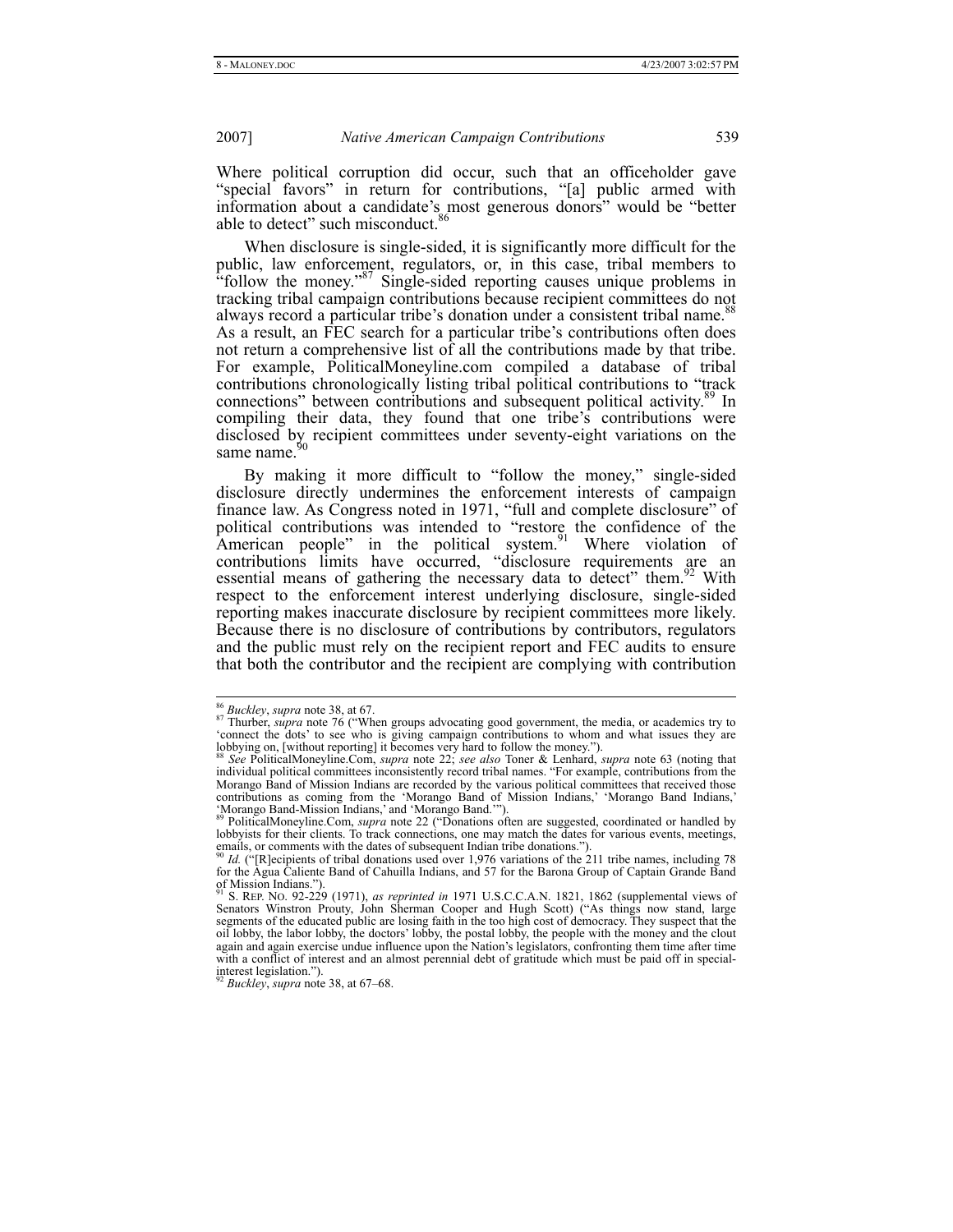limits and disclosure requirements. Without a public record of the contributions a government contractor has made, FEC audits and federal investigations are the only check on improper or inaccurate reporting. Unscrupulous politicians are more able to improperly report contributions without risk of exposure, in order to hide the relationship between the donation and their action. Even if such insidious acts never take place, the potential for such behavior is inconsistent with the Act's goal of removing the perception of corruption.

# 2. *Risk of Corrupting the Tribe*

As citizens, Native Americans are represented by the elected officials disclosure requirements are intended to regulate.<sup>93</sup> In addition, as members of sovereign nations, Native Americans are also represented by tribal representatives. Tribal funds are owned by tribal members and tribal council members are responsible for allocating those resources to promote the best interests of the tribe.<sup>94</sup> Tribal councils in turn, represent the interests of the tribe before federally elected officials. However, as the Abramoff scandal exposed, tribal council members are as capable of acting as "improperly" as the federal lawmakers in *Buckley*.

Abramoff ran campaigns that successfully replaced tribal council members with members who would approve his fees and contribution recommendations.<sup>95</sup> In one tribe, the "Abramoff elected" tribal council took funds dedicated to social services within the tribe to use for political contributions to federal lawmakers.<sup>96</sup> Once federal investigators and Senate Hearings made the tribes fully aware of the amount they had spent on political contributions, some acted quickly to replace the tribal council members who had approved the contributions.  $97$ 

Independent disclosure by the tribe of its political contributions would have allowed tribal members to track the tribe's political expenditures long before an investigation became necessary. Instead, because recipient committee disclosure reports are the only means to determine the amount of contributions coming from a particular source, the single-sided reporting

<sup>&</sup>lt;sup>93</sup> See 1924 Indian Citizenship Act, *supra* note 2.<br><sup>94</sup> Allen, *supra* note 5, at 5 ("Historically and culturally, resources are held collectively with the tribal government, which has a responsibility to provide for th

After replacing a quorum of the Couschatta tribe's tribal council with members sympathetic to Abramoff's proposals, the tribe wrote sixty-one contribution checks to various congressional campaign committees, some as large as \$25,000. Susan Schmidt, *Casino Bid Prompted High-Stakes Lobbying*, WASH. POST, Mar. 13, 2005, at A01. After running a successful campaign to replace all but the chief of the Agua Caliente Band of Cauilla Indians, they approved over \$300,000 in contributions to various committees. *Oversight Hearing Regarding Tribal Lobbying Matters Before the S. Indian Affairs Comm.,*  108th Cong. 720 (2004) (statement of Richard Milanovich, Chairman, Agua Caliente Band of Cahuilla Indians).

<sup>96</sup> *See* Schmidt, *supra* note 79 ("[The Louisiana's Coushatta] tribe has spent \$32 million on unspecified "lobbying" costs since 2001, according to an internal memo prepared in May by outgoing tribe comptroller Erick LaRocque. Complaining that "documentation of the nature of these expenditures is very limited," LaRocque's memo said that 'approximately \$24 million of these funds were taken from the funds designated for health, housing and education of tribal members,' and that the council had obtained a \$10 million line of credit to cover other expenditures."). 97 Editorial, *Abramoff Effect; The Smell of Casino Money*, N.Y. TIMES, Jan.. 16, 2006, at A14 ("The

Coushattas have thrown out all tribal council members who took part in the Abramoff deal.").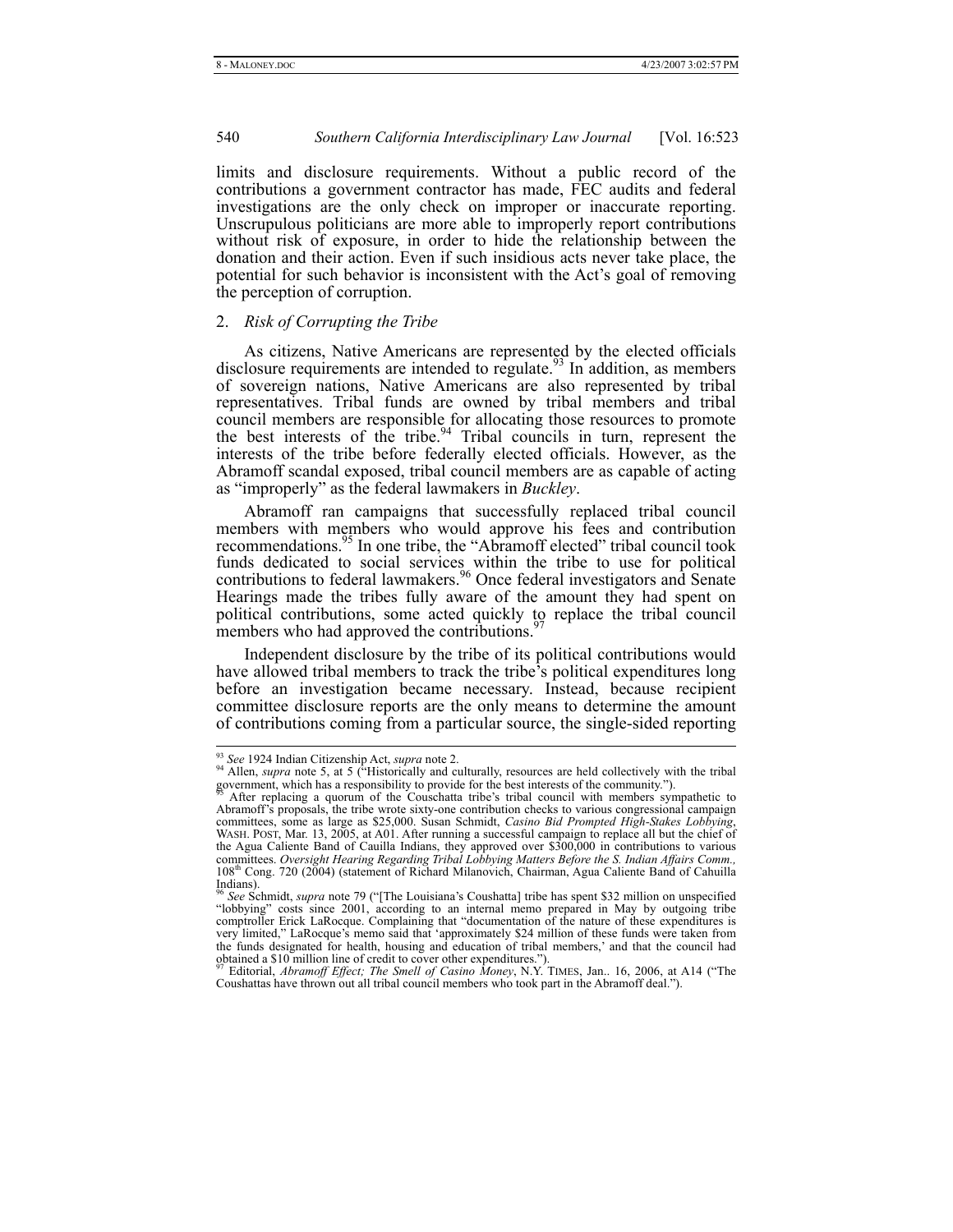system utilized here make it virtually impossible for tribal members to track where the tribal money is being spent.<sup>9</sup>

Had the Abramoff tribes been subject to full disclosure, tribal members might have known that shortly after changing their leadership hundreds of thousands of dollars in political contributions were approved, and they might have asked their new leaders to explain and justify the contributions. Such inquires might have made the tribes take a second look at Abramoff's plan.99 Second, full disclosure might also have been a deterrent to misappropriation of tribal funds. Had tribal members known how much their tribes were contributing and to whom, they might have asked their council members to account for where the money came from, explain why it was going to certain candidates, and explain the amount. By increasing the involvement of tribal members in the expenditures of their tribe, an internal check is placed on the soundness of tribal contributions to discourage suspect political behavior and to protect the assets of the tribe.

#### 3. *Risk of Under-Informed Native American Voters*

In addition to the anti-corruption interest found by Congress and validated by the Court, *Buckley* also articulated a "voter information" interests in disclosure. Disclosure tells voters who is contributing and how contributions are spent.<sup>100</sup> This information helps voters evaluate candidates by placing "each candidate in the political spectrum more precisely than is often possible, solely on the basis of party labels and campaign speeches."<sup>101</sup> This information also helps voters predict "future" performances in office" by alerting them "to the interests to which a candidate is most likely to be responsive."<sup>102</sup>

To fulfill the voter information interest articulated in *Buckley*, a voter can simply look up the FEC filings of the candidate or federal officeholder.103 These disclosures tell the voter both who supports the candidate and, if the candidate has made expenditures in support of another

 <sup>98</sup> When the public interest group, Common Cause, attempted to track tribal contributions in California state elections, they had to review the recipient reports of over 500 candidates. This effort took over two years to complete. Amicus Brief for Common Cause at 12, Agua Caliente Band of Cahuilla Indians v.<br>Superior Court of Sacramento County, No. 02AS04545, 2005 WL 2236911 (Sup. Ct. Cal. 2005).<br><sup>99</sup> In fact, where it is document

proposal, tribal members resistance quashed the proposal. Abramoff proposed that one tribe borrow against the life insurance policies of the elder tribal members in order to raise the funds to pay Abramoff's fees and make the political contributions he recommended. When the matter was discussed with the elders, they rejected it, requiring the tribal council to find alternative funding sources. *See Oversight Hearing on In Re Tribal Lobbying Matters, Parts 1, 2, & 3 Before the S. Comm. on Indian Affairs*, 109<sup>th</sup> Cong. 135 (2005); Once the Choctaw tribe's relationship with Abramoff was exposed, fifteen of the tribes sixteen members attempted to convince their tribal chief to end the tribe's relationship with Abramoff. *See* Ana Radelat, *Choctaws Press Chief to End Dealings with Lobbyists*, CLARION-LEDGER, Apr. 4, 2004.<br>
<sup>100</sup> Buckley, supra note 38, at 66.<br>
<sup>101</sup> Buckley, supra note 38, at 66–67.<br>
<sup>102</sup> Buckley, supra note 38, at 66–67.<br>
<sup>102</sup> Buckley, supra note 38, at 67.<br>
<sup>102</sup> Buckley, supra note 38, at

voter, "[s]imple, undeniable information about what interests have contributed money to particular campaigns and how much they have contributed can and does help voters sift through the rhetoric and make sense of contemporary political debate." *Buckley*, *supra*note 38, at 87.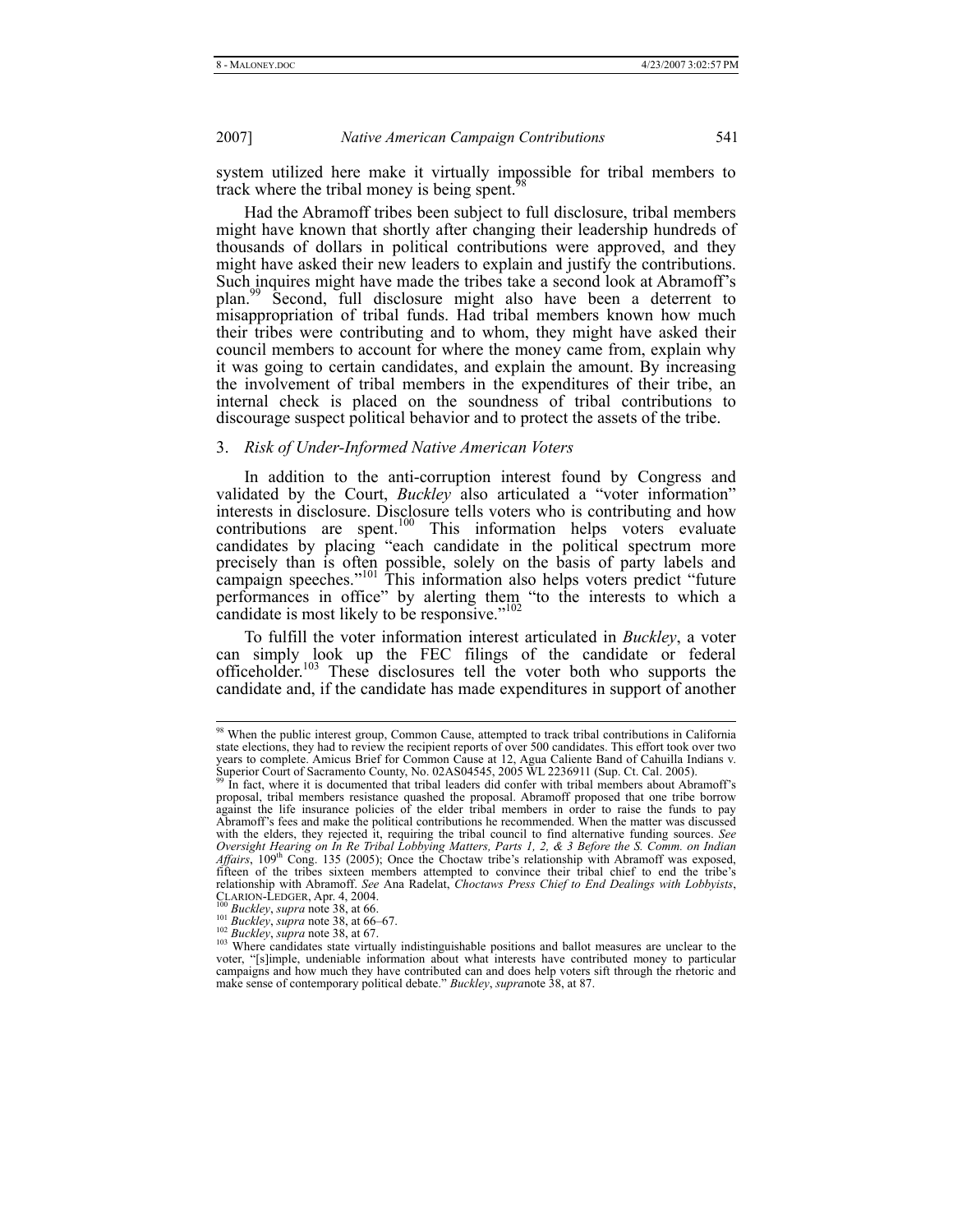candidates, who the candidate supports. Just as the federal voter can learn about the interests and preferences of a federal candidate by checking their campaign filings, so too should a tribal member be able to learn about the interests and preferences of the tribal council that represents them. However, if a member of a tribe wishes to know which candidates the tribal council has contributed to on behalf of the tribe, they must go through the cumbersome process of checking every candidate and committee report. As discussed above, this is both time consuming and often inaccurate. This section suggests that voter information interests should be understood as interests shared by both voters for federal office and voters for tribal offices.

The tribal member voter justification for dual-sided disclosure of tribal contributions may be analogized to recent efforts by shareholder advocacy groups to pressure corporations to independently disclose their political contributions to shareholders.<sup>104</sup> Although corporations cannot contribute directly to a candidate or political committee (including the treasury of the corporate PAC), they can contribute unlimited amounts to "527" groups that attempt to influence candidates.<sup>105</sup> Although website reporting of corporate campaign contributions is arguably duplicative because there is reporting of PAC contributions and 527 contributions, it is still supported by shareholder activists because is provides "a complete picture of a company's giving" that is otherwise "difficult because the donations can be scattered over scores of individual campaign finance reports at the local, state and federal levels."<sup>106</sup>

Just as corporate contributions come from the assets of the corporation and reflect on the corporation, tribal political contributions come from the assets of the tribe and represent the perceived interests of the tribe.<sup>107</sup> One tribal leader has argued that tribes should not be regulated like corporations because "[u]nlike corporations, tribal business ventures are not privatelyowned entities nor are they for profit. Rather, income from tribal businesses generates governmental revenue to be used for the benefit of all tribal citizens."<sup>108</sup> However, because tribal revenues are supposed to be used to benefit the entire tribe this is exactly why tribal members themselves should have access to tribal contribution information in order to monitor the activities of their tribe.

<sup>&</sup>lt;sup>104</sup> In fact, the Abramoff scandal has been pointed to as the impetus for the effort. *See* Jonathan Petersen, *More Firms' Political Ties Put Online*, L.A. TIMES, Mar. 20, 2006, at B1 ("The legal travails of lobbyist Jack Abramoff, former House Majority Leader Tom DeLay . . . and former U.S. Rep. Randy 'Duke' Cunningham . . . are a reminder that the political arena can be tainted by scandal that potentially can reflect on donor corporations. . . . Under pressure from shareholder activists, a small but growing number of major U.S. companies have agreed to disclose their political donations on their corporate websites.").<br><sup>105</sup> *BCRA* § 302 (although 527s may not endorse candidates, they are allowed to mobilize voters through

advertisements and outreach).

<sup>106</sup> Petersen, *supra* note 104. 107 *See* Allen, *supra* note 5. 108 Allen, *supra* note 5.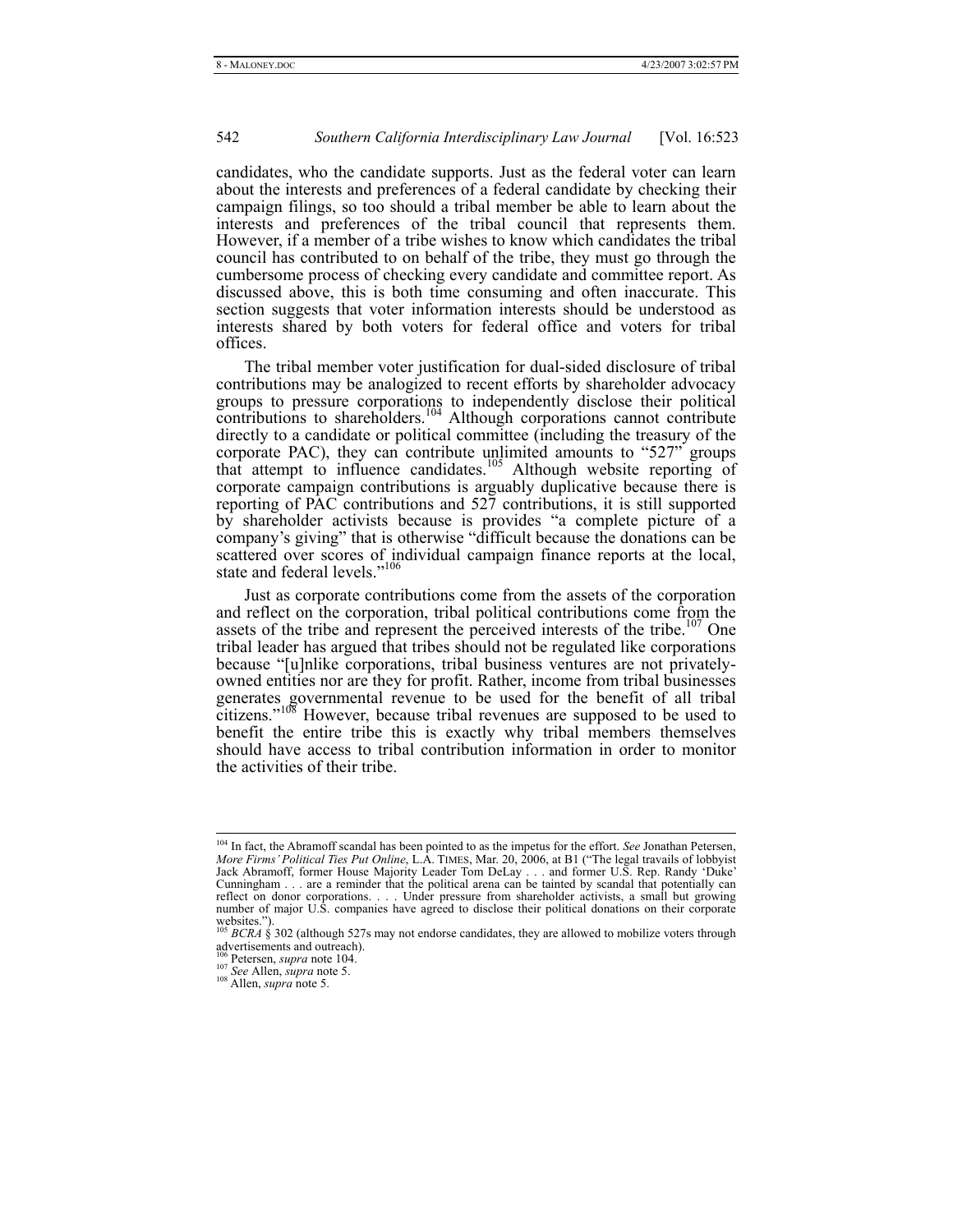C. THE RISKS OF CONTRIBUTIONS FROM TRIBAL GOVERNMENT CONTRACTORS

The FEC's decision to allow tribes to contribute to federal lawmakers while maintaining federal contracts directly undermines the prohibition on such activities and thereby directly risks actual or perceived political corruption. In addition, as this Section will discuss, the availability of contributions from tribal government contractors is a means for non-tribal entities to circumvent the prohibition by partnering with tribal enterprises. This Section begins with a detailed discussion of the opinions that led to the FEC's current position. It then considers how these opinions 1) directly undermine the government contractor prohibition and 2) indirectly threaten the integrity of tribal enterprises.

## 1. *Laying the Groundwork of Tribal Government Contractor Contributions*

## *a. 1993 Choctaw Opinion*

In 1993, the Mississippi Band of Choctaw Indians ("Choctaw") requested a Commission opinion on whether its several economic agreements<sup>109</sup> with the Federal government would prevent it from pursuing "an active program of making contributions to federal candidates.<sup>"</sup><sup>110</sup> The Choctaw's concern was that these agreements might be considered "Federal contracts," making it a "Federal contractor" subject to additional federal campaign finance restrictions.<sup>111</sup>

Having been defined as "persons" by the 1978 Commission opinion, the Commission found that the Tribe was also a "person" for purposes of the Federal Contractor regulation.<sup>112</sup> The Commission then assessed the contractual relationship between the Choctaw Tribe and the federal government.<sup>113</sup> Although the Choctaws described three different Although the Choctaws described three different agreements with the federal government, the Commission's Opinion only found one agreement a "Federal contract."<sup>114</sup>

<sup>&</sup>lt;sup>109</sup> The first agreement was the disbursement of federal funds provided pursuant to the Indian Self Determination and Education Assistance Act to the Tribe such that the Tribe could "plan, conduct, and administer programs that would otherwise be provided by an agency of the federal Government for the benefit of the Tribe." The second agreement was the Tribe's administration of discretionary grants from the Department of Labor and Department of Education. The FEC found that these two categories of agreements were for services delivered to the Tribe or Tribal members, and not the "'furnishing of personal property, real property or personal services' by the Tribe to 'the United States or any of its departments or agencies.'" As such, the FEC found that the agreements that led to the provision of funds to the Tribes were "statutory creations unique to Indian Tribes" and "not contemplated as subject<br>to the prohibitions of section 441c." 12 Op. F.E.C. 1 (1993).<br><sup>110</sup> *See id.*<br><sup>111</sup> *See id.*<br><sup>111</sup> *Id.* at 2 ("In p

 $113$   $1d$ , at 2 ("In past advisory opinions and enforcement cases, the Commission has determined that an unincorporated tribal entity can be considered a 'person' under the Act and thus subject to the various contribution prohibitions and limitations . . . The tribe is therefore subject to the provisions of 2 U.S.C. s 441c") (citing 51 Op. F.E.C. 1 (1978)). <sup>114</sup> *Id.* at 4.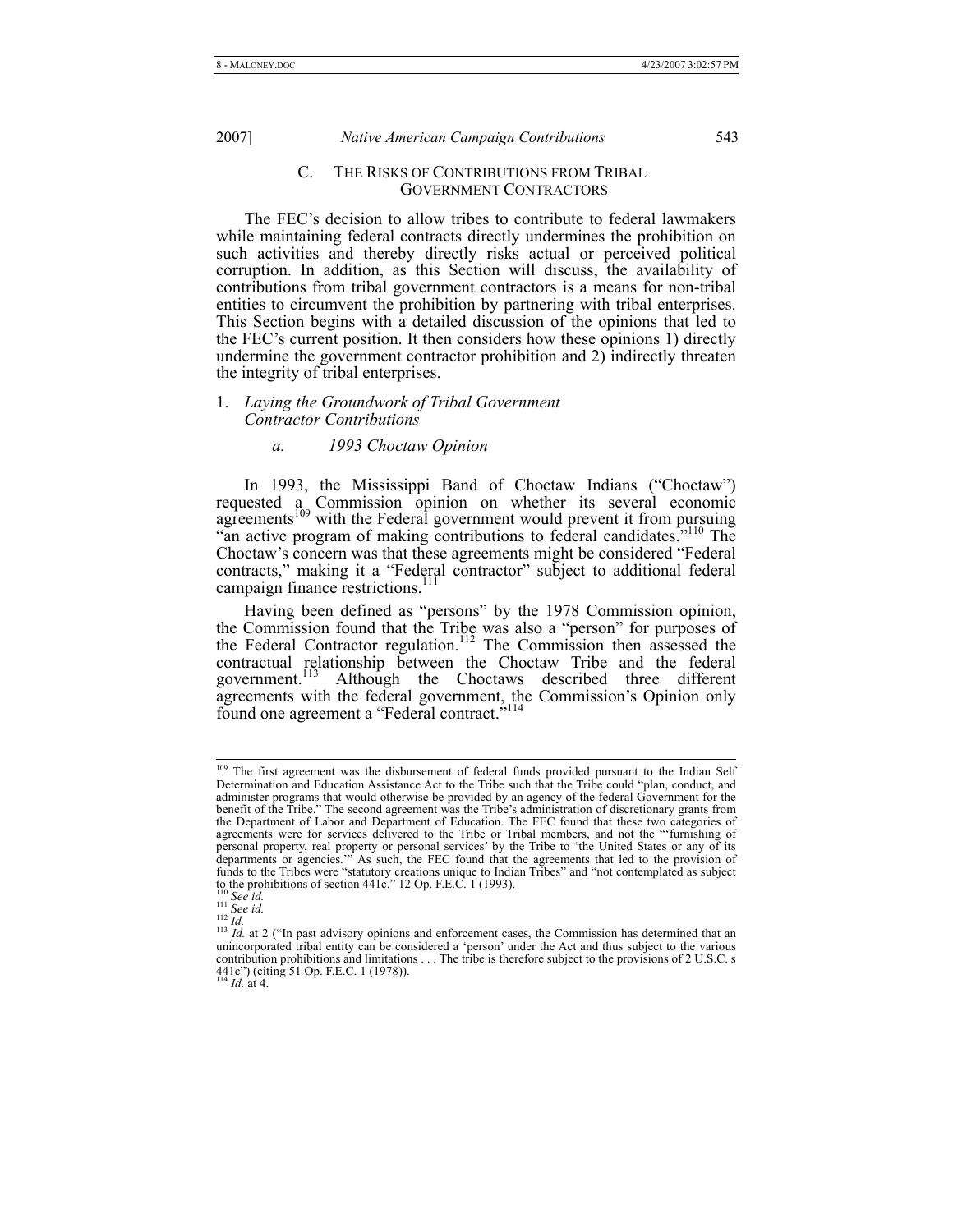First American Printing & Direct Mail was an "unincorporated economic enterprise of the [Choctaw] Tribe," which sold posters and prints to the Bureau of Indian Affairs ("BIA").<sup>115</sup> The Commission determined that a contract between this tribal enterprise and the BIA fell "squarely within the definition of contract in section 115.1 of the prohibitions of section 441c."<sup>116</sup> As a result, the Commission concluded that "the Tribe, as a Federal contractor" was prohibited from "making contributions to a Federal candidate during the term of the agreement."<sup>117</sup>

# *b. 1999 Tohono Opinion*

Six years later, the Commission again faced the question of whether a tribe was a federal contractor subject to the contribution limits imposed by the Act. This time, however, the Commission came to the opposite conclusion as the 1993 opinion.

In 1999, the Tohono O'odham Nation ("Tohono") requested an advisory opinion on whether its Utility Authority ("TOUA"), as the provider of utility services to federal agencies, meant the tribe itself was a federal contractor subject to the federal contribution limits of 2 U.S.C. section 441c.<sup>119</sup> The Tribe represented TOUA as a "tribally chartered unincorporated entity, which operates as a subordinate commercial enterprise of the [Tohono] Nation.<sup>"120</sup> Among its purposes was to provide electric, gas and telephone service to "all areas and persons within the Nation . . . at the lowest possible cost, and [for] the improvement of the health and welfare of Nation residents."<sup>121</sup> As the sole provider of such service on the Reservation, TOUA contracted with the federal government to provide utility service to federal agencies with offices on the Reservation (including the BIA and the Indian Health Service).<sup>12</sup>

The Commission's Opinion did not consider the limited purpose of the Utility Authority or the limited customer base. Rather, it found that TOUA was a federal contractor but because of various characteristics it did not share with the tribe, it could be considered a "separate entity." Therefore TOUA's status as a federal contractor did not confer the same status on the Tribe.<sup>123</sup> Moreover, in a footnote, the opinion noted that the 1993 decision regarding the Choctaw printing plant was "superseded" by this opinion.<sup>1</sup>

<sup>&</sup>lt;sup>115</sup> *Id.*<br><sup>116</sup> *Id.* at 3.<br><sup>117</sup> *Id.*; *see also* 2 U.S.C. § 441c(a)(1) (the statute specifies that the prohibition is from "any time between the commencement of negotiations for [the contract] and the later of (A) the completion of performance under; or (B) the termination of negotiations . . . . . ").<br><sup>118</sup> 32 Op. F.E.C. 1, 4 n.8 (2000).

<sup>&</sup>lt;sup>118</sup> 32 Op. F.E.C. 1, 4 n.8 (2000).<br><sup>119</sup> Letters from William C. Oldaker, on behalf of Tohono O'odham Nation, to Bradley Litchfield,<br>Associate General Counsel, F.E.C. (Sept. 4 and 29, Oct. 29, Dec. 8 and 16, 1999 and Jan

<sup>&</sup>lt;sup>120</sup> 32 Op. F.E.C. 1 (2000).<br>
<sup>121</sup> *Id.* at 4 n.8 (citing TOUA Plan, Section 4, Part A1 and A2).<br>
<sup>122</sup> *Id.* at 1.<br>
<sup>122</sup> *Id.* at 3.<br>
<sup>124</sup> *Id.* at 4 n.8.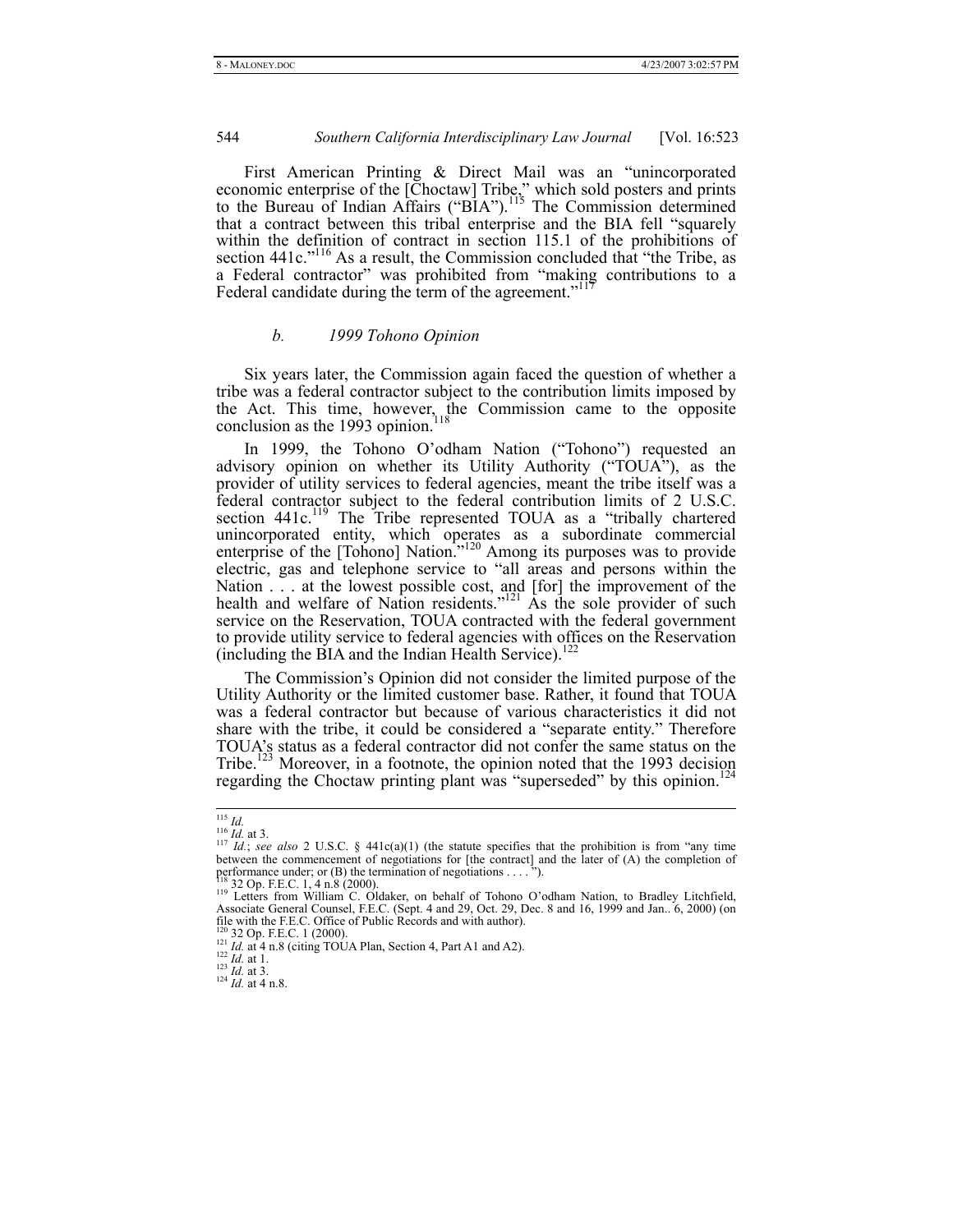As discussed below, the independent characteristics relied upon in this opinion became the basis for an opinion six years later that significantly expended the types of tribal enterprises that could be pursued without conferring federal government contractor status on the tribe.

# *c. 2005 Choctaw Opinion*

In January 2005, with the TOUA decision as its starting point, counsel for the Choctaw returned to the Commission with another request.<sup>125</sup> The tribe sought advice on whether its relationship with a recently formed tribal enterprise "would impair the Tribe's ability to continue to make contributions to Federal elections."<sup>126</sup> The tribal enterprise that was the subject of this letter was not the print and poster company from the 1993 opinion. This time, the enterprise was IKBI, Inc. ("IKBI"), a construction company which planned to "engage in construction projects for the United States and its agencies."<sup>127</sup> For its construction projects, IKBI would have to obtain a performance bond for which the Tribe, as the sole stockholder in IKBI, would be obligated to act as the co-indemnitor.<sup>12</sup>

Prior to issuing this opinion, the Commission considered two Draft Opinions, one of which reached the opposite conclusion of the opinion ultimately adopted. While Draft Opinion B ("the adopted Draft") came to the same conclusion as the Final Opinion, Draft Opinion A ("the recommended Draft"), which was recommended for adoption by the Commission's counsel, found the Tribe and IKBI were *not* separate entities and that IKBI conferred federal contractor status on the tribe.

Consistent with its analysis in the 1993 opinion and the 1999 opinion, the Commission began both Draft Opinions by re-asserting the Tribe's status as a "person" under the Act.<sup>130</sup> Both Draft Opinions then found that that there was in fact a contract between TOUA and the federal government consistent with the definition of "contract" under  $2 \text{ U.S.C.}$  Section  $441c$ <sup>131</sup> Just as the 1993 opinion found that First American Printing & Direct Mail was a federal contractor, so too the Commission concluded that TOUA was a federal contractor subject to limits on campaign contributions pursuant to the Act.132 The Commission then continued its analysis and considered whether the Nation and TOUA could be "treated as separate entities thereby permitting a distinction between the political contributions of the Nation

<sup>&</sup>lt;sup>125</sup> Letter from C. Bryant Rogers, of Roth VanAmberg, Rogers, Ortiz, and Yepa, LLP, on behalf of the Mississippi Band of Choctaw Indians, to Lawrence Norton, General Counsel, F.E.C. (Jan.. 6, 2005) (on file with the F.E.C. Office of Public Records and with author).<br><sup>126</sup> 01 Op. F.E.C. 1 (2005); Rogers, *supra* note 125, file with the F.E.C. Office of Public Records and with author).<br><sup>126</sup> 01 Op. F.E.C. 1 (2005); Rogers, *supra* note 125, at 4.<br><sup>127</sup> Rogers, *supra* note 125, at 3.<br><sup>128</sup> Rogers, *supra* note 125, at 3.<br><sup>129</sup> 01 Op. F.E.C.

author); 01 Op. F.E.C. 1 (2005) (Draft Op. B) (on file with the F.E.C. Office of Public Records and with author).

author).<br><sup>130</sup> 01 Op. F.E.C.4 (2005) (Draft Op. B); 01 Op. F.E.C. 4 (2005) (Draft Op. A).<br><sup>131</sup> 01 Op. F.E.C. 2 (2005) (Draft Op. B); 01 Op. F.E.C. 2 (2005) (Draft Op. A) (citing 11 CFR 115.2(a)).<br><sup>132</sup> 01 Op. F.E.C. 3 (20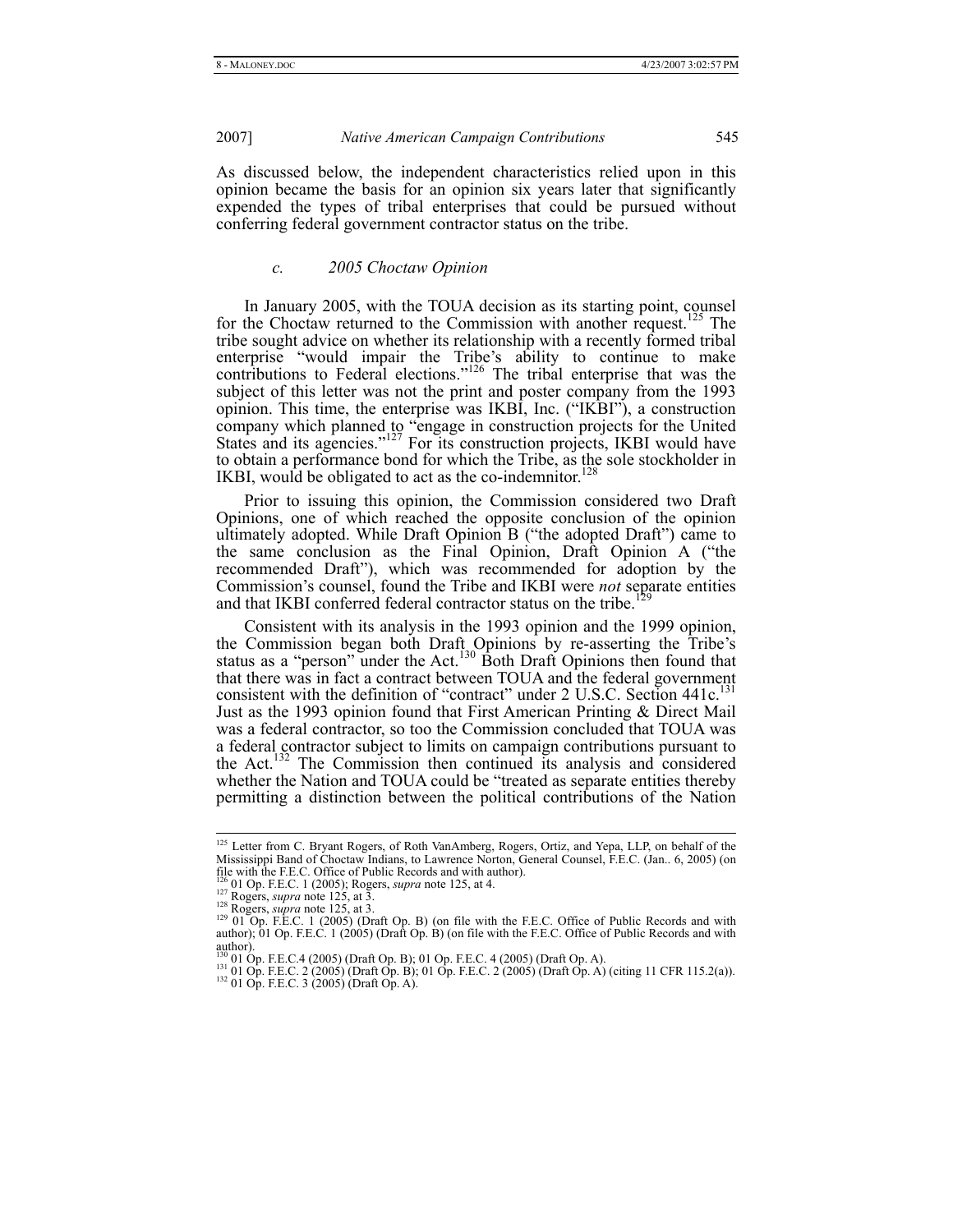and the possible Federal contractor status of TOUA."<sup>133</sup> The Draft Opinions came to two different conclusions on this issue.

The staff recommended Draft considered the same similarities between IKBI and TOUA that were ultimately relied upon in the final adopted opinion (such as separate bank accounts, counsel, tax ID number, etc.). However, the recommended Draft put less emphasis on these similarities by noting that "nothing in [the 1999] advisory opinion indicated that these were the only relevant factors."<sup>134</sup> Discussing other factors, Commission counsel noted that the Tribe "created IKBI, provided IKBI's entire initial and supplemental capitalization, elects all members of IKBI's board of directors through another entity, shares sovereign immunity with IKBI, and will indemnify the performance of IKBI on bonds it must obtain to *demonstrate that IKBI is not a separate and distinct entity from the Tribe.*" 135 Ultimately the recommended Draft found that "many more substantial factors" than the "separate corporate structure" "support the conclusion that the tribe and IKBI are *inextricably linked*."<sup>136</sup>

Five days after the Draft Opinions were produced, Choctaw lawyers sent a five page letter urging the Commission to adopt Draft B over the staff recommended Draft.<sup>137</sup> The letter argued there were "strong policy reasons" for finding that IKBI does not make the tribe a federal contractor.<sup>138</sup> Counsel cited both congressional support and presidential support for "measures that would enable tribes to improve through their own economic development efforts."<sup>139</sup> Counsel argued the "underlying principal behind this well-established Indian policy is that the problems faced in Indian country can be best addressed by authorizing and facilitating business efforts that promote long term self sufficiency" and that the creation of IKBI is consistent with that policy.<sup>140</sup>

The letter also argued that the recommended Draft would create a "Hobson's choice" where the Tribe would have to "[e]ither give up a significant component of [its] right to participate in the political process (that is, [its] right to make contributions to federal candidates, political parties, and committees), or give up [its] right to charter and support

<sup>&</sup>lt;sup>133</sup> *Id.*<br><sup>134</sup> *Id.* at 5 n.3.<br><sup>135</sup> *Id.* at 1 (emphasis added).<br><sup>136</sup> *Id.* at 6 (emphasis added) One of these factors was the indemnification agreement between IKBI and<br>the Tribe. The financial relationship between in either the 1993 or 1999 Opinions: "whether an Indian tribe's assumption of financial liability for the Federal contracts of its subordinate tribal entities defeats a distinct and separate identity for purposes of the prohibitions of section 441c." The recommended Draft concluded that the indemnification agreement is of "particular significance" because "the Tribe is involved in the contractual obligations that lie at the heart of the Federal contractor prohibitions." 01 Op. F.E.C. 7 (2005) (Draft Op. A). The adopted Opinion, on the other hand, did not separately consider the implications of the indemnification agreement. Instead, it merely concludes that the "facts in this request are substantially similar to the facts considered in" the TOUA advisory opinion. 01 Op. F.E.C. 5 (2005) (Draft Op. B).<br><sup>137</sup> Letter from C. Bryant Rog

Mississippi Band of Choctaw Indians, to Rosemary C. Smith, Associate General Counsel, Federal 138 *Id.* at 3.<br>Election Commission (Mar. 8, 2005) (on file with the F.E.C. Office of Public Records and with author).<br><sup>138</sup> *I*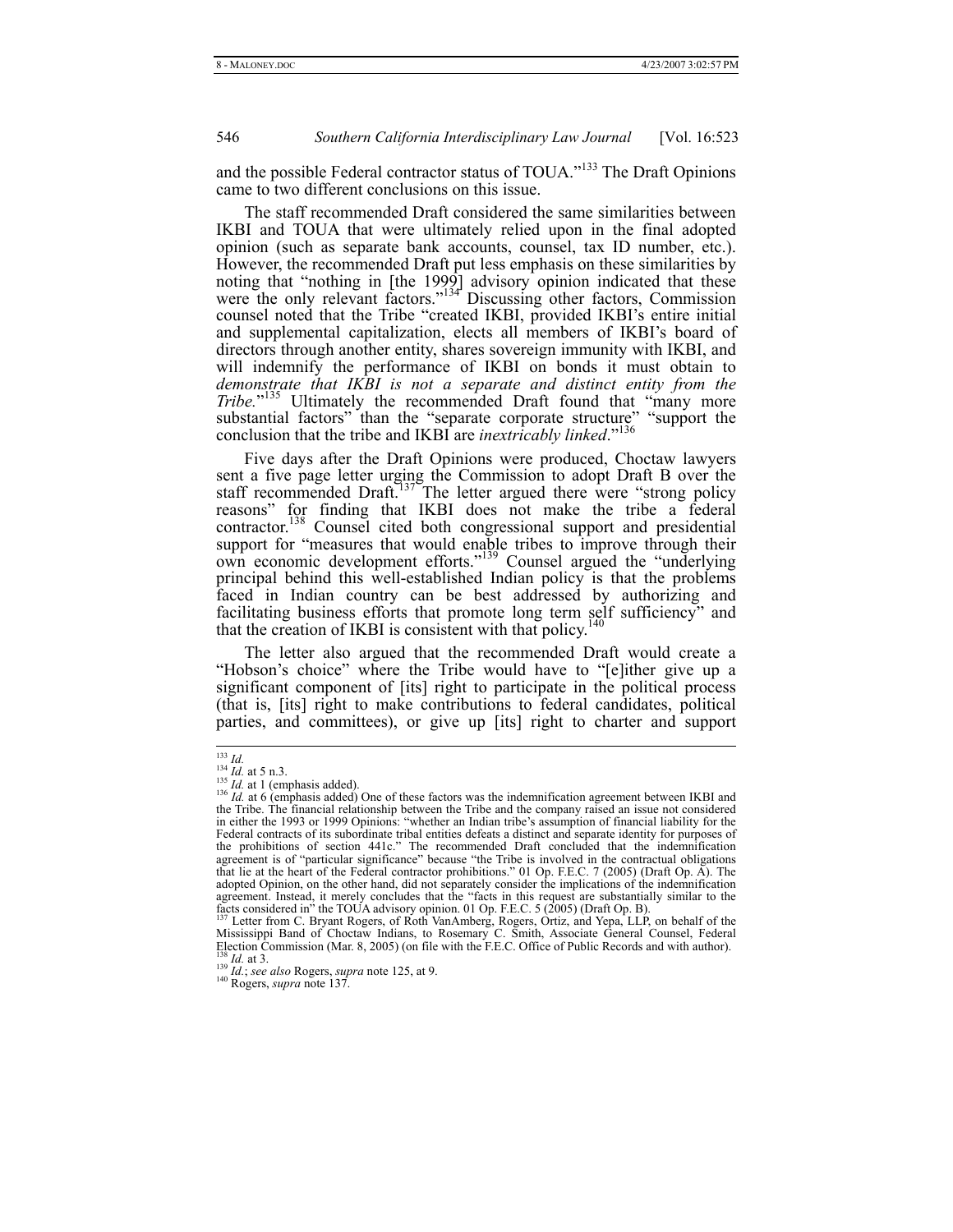separate corporations to facilitate economic progress through federal programs."141 Counsel for the Choctaw concluded that the two Draft Opinions demonstrated there is a "close question which ultimately involves ambiguity in the federal law underlying this matter."<sup>142</sup> Rather than suggesting Commission rule-making or recommendation to Congress, as was offered by Gila River's counsel in opposition to the Oneida Draft Opinion, counsel here noted that the "Supreme Court has repeatedly articulated a principle for resolving issues in such circumstances: statutes are to be construed liberally in favor of the Indians, with ambiguous provisions interpreted to their benefit. This principle clearly supports a determination that would preserve, not restrict or eliminate, opportunities for tribal economic development."<sup>143</sup>

In a 4-2 decision, the Commission rejected the staff recommended Draft Opinion and adopted Draft B without any changes to its content. There was no suggestion that it was a close case resolved consistent with the Indian canon of construction, as suggested by the Choctaw attorney's letter. There was also no discussion of the policy reasons behind the Commission's decision. Rather, in adopting Draft B, it found that IKBI did not confer federal contractor status on the tribe consistent with the principles set forth in the 1999 TOUA Opinion. "[C]ircumstances indicate that IKBI is a separate and distinct entity from the Tribe" and therefore the Choctaw are not prohibited from making federal political contributions.<sup>1</sup> The "circumstances" cited by the Commission in the 1999 opinion included the fact that TOUA had its "own bank account, employees, personnel policies, employee benefits and legal counsel."145 The Commission, in finding that IKBI was a separate entity from the tribe, found that like TOUA, IKBI had separate "legal counsel, bank account, tax identification number and separate employees, personnel and benefit policies from the Tribe" and was separately incorporated, had a separate leasing and ownership of property, and members of the tribal council could not serve on the corporation's board.<sup>146</sup>

Though this Opinion used the same "separate entity" analysis as the previous TOUA Opinion, by failing to address the purpose of the tribal enterprise, the IKBI Opinion opened the doors to tribal enterprises pursuing any and all federal government contracts regardless of whether the enterprise directly benefits the tribe or remains within the limits of tribal lands. As the following Part will discuss, this decision coupled with the Opinions that allow tribes to contribute without disclosing their contributions have compromised the integrity of the federal contractor prohibition and the effectiveness of FECA's disclosure requirements.

<sup>&</sup>lt;sup>141</sup> Rogers, *supra* note 137.<br><sup>142</sup> Rogers, *supra* note 137, at 5.<br><sup>143</sup> Rogers, *supra* note 137, at 5 (citing McClanahan v. Ariz. State Tax Comm'n, 411 U.S. 174, 174 (1973), Choate v. Trapp, 224 U.S. 665, 675 (1912), Mont. V. Blackfeet Tribe, 471 U.S. 759, 766 (1985)).<br><sup>144</sup> 01 Op. F.E.C. 3 (2005).<br><sup>145</sup> 32 Op. F.E.C. 4 (1978).<br><sup>146</sup> 01 Op. F.E.C. 3 (2005).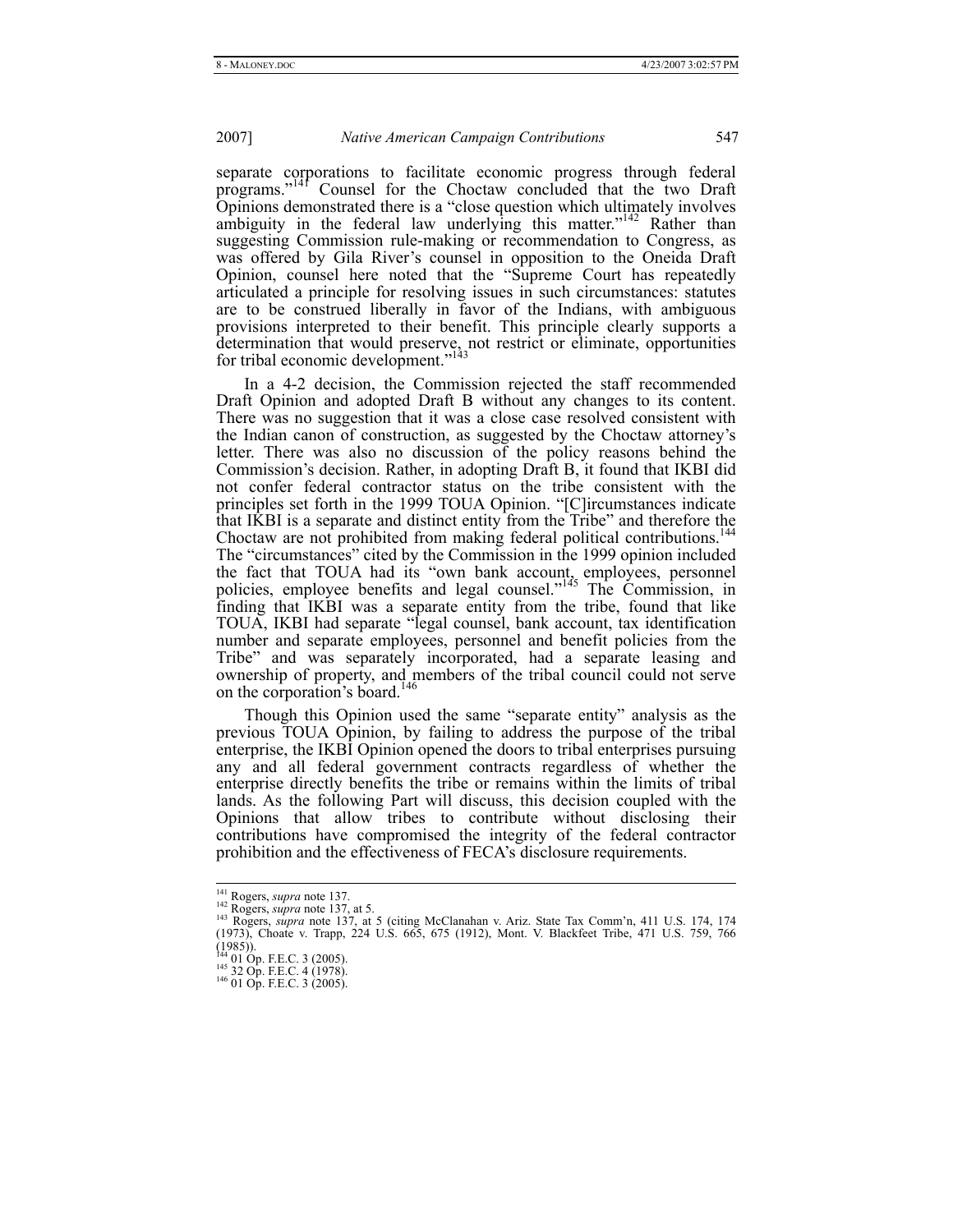#### 2. *Anti-Corruption Interests of the Government Contractor Prohibition*

The prohibition on contributions from government contractors to candidates was first adopted in the 1974 Amendments to FECA.<sup>147</sup> There is no legislative history that specifically addresses the government contractor prohibition and *Buckley* did not specifically address the prohibition when it upheld contribution limits.<sup>148</sup> This may be because the prohibition on government contractor contributions is a logical extension of the Act's prohibition on corporate contributions.<sup>149</sup> In 1982, the government argued that one of the purposes of limitations on corporate contributions was to ensure that corporations do not use their wealth to create "war chests which could be used to incur political debts from legislators who are aided by the contributions."<sup>150</sup> In 1978, the Court upheld the ban on direct corporate contributions to political campaigns in order to "preven[t] corruption or the appearance of corruption" and has continued to uphold for that purpose.<sup>151</sup> Although only one federal court has addressed the federal contractor prohibition, in upholding the prohibition it found that "(1) there is a greater likelihood that the public will perceive corrupt relationships between elected officials and corporations when those corporations have previously received Government contracts."152

#### *a. Directly Undermining the Integrity of the Prohibition*

By allowing tribes to continue to contribute to federal lawmakers while also pursing government contracts, the Commission's "separate entity" analysis (that assesses whether or not the tribe itself was truly separate from the tribal enterprise with the government contract) is so liberal it is virtually meaningless. As a result, it directly undermines the anti-corruption interests of the prohibition. As applied to the Choctaw Tribe and its tribal enterprise, IKBI, the Commission found that the two were separate entities even though Choctaw had financially underwritten the company<sup>153</sup> and IKBI was organized for the purpose of creating federal contracts.<sup>154</sup> In

 <sup>147</sup> Federal Election Campaign Act of 1971, § 321, *amended by* 2 U.S.C. § 441b; 18 U.S.C. § 610 (repealed 1976).  $r^{148}$  Buckley, supra note 38, at 22.

<sup>&</sup>lt;sup>149</sup> The only federal case that has specifically addressed the government contractor prohibition found that the justifications that underlie the corporate contribution prohibition also address the government contractor prohibition. *See* F.E.C. v. Weinsten, 426 F.Supp. 243, 249 (D.C.N.Y. 1978) ("Defendants next assert that § 441c, which prohibits certain political contributions by government contractors, abridges their First Amendment rights. The considerations set forth above with respect to § 441b are controlling on this issue. Therefore, the court holds that § 441c does not violate the free speech guarantees of the First Amendment.").

<sup>150</sup> F.E.C. v. Nat'l. Right to Work Comm., 459 U.S. 197, 207 (1982).<br><sup>151</sup> *See* F.E.C. v. Beaumont, 539 U.S. 146, 154 (2003) (citing First Nat. Bank of Boston v. Bellotti, 435 U.S. 765, 788 n.28 (1978) ("The importance of the governmental interest in preventing [corruption] has never been doubted.").<br> $^{152}$  *Weinsten, supra* note 149.

<sup>&</sup>lt;sup>153</sup> In explaining the indemnification agreement, the Opinion notes that the agreement "obligates the Tribe . . . to act as co-indemnitor (along with IKBI) for any losses and liabilities on the bonds. As a startup company, IKBI has neither sufficient in-house financial resources nor a sufficient construction track record to enable it to obtain the requisite bond on its own." 01 Op. F.E.C. 3 (2005). <sup>154</sup> *Id.*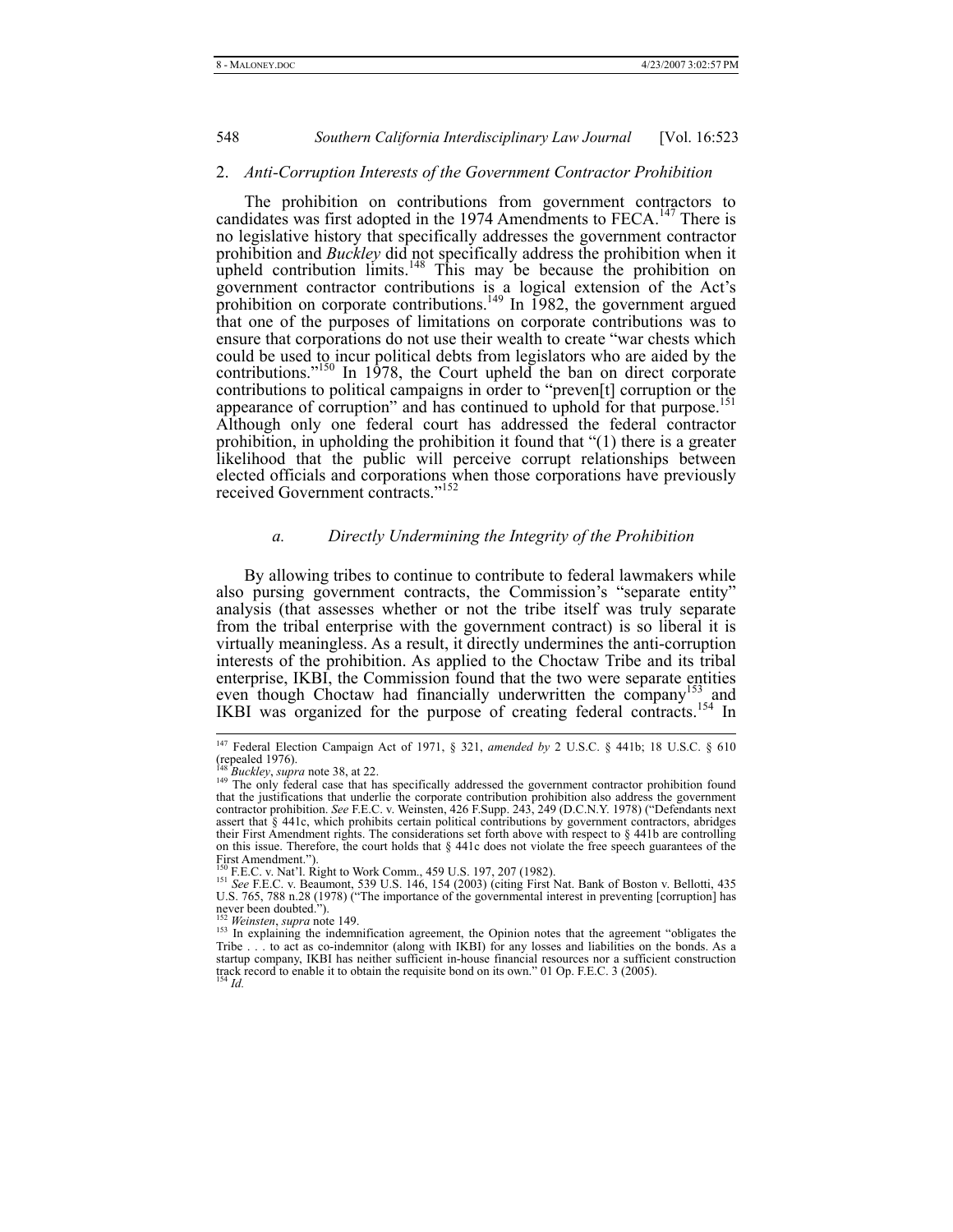addition, by merely listing IKBI's "anonymous attributes" without assessing why they are sufficient to confer a separate status on the tribal enterprise relative to the tribe, the Commission failed to provide a useful standard for assessing which attributes distinguish the separate tribal enterprise from the fully dependent tribal enterprise. In the future, even where there is significant financial interdependence between the tribe and the tribal enterprise and governance of the tribe overlaps the governance of the tribal enterprise, as long as the tribal enterprise has separate counsel, bank account, tax number, employees and policies, it will not confer federal contractor status on the tribe. This liberal treatment of tribes and their tribal enterprises will create numerous opportunities for actual political corruption or the appearance of political corruption to arise whenever a tribe is granted a government contract.

The dissent to the Commission's 4-2 decision suggested that a separate entity analysis did not sufficiently address the underlying concerns of the statute. Comparing the TOUA Opinion to this one, the dissent noted that the federal entities that received utility services were "incidental to the tribe's purpose in establishing an electric utility... there was no threat that the tribe's federal- contractor status would represent an incentive for the tribe to make, or politicians to seek political contributions."<sup>155</sup> IKBI, on the other hand, was created with the purpose of seeking contracts with federal agencies.<sup>156</sup> In light of the recent controversies over "tribal" contributions and the political role tribes play," the dissent argued that "the Commission has compelling reason to tread carefully when construing statutes designed to limit inappropriate political activity as applied to Indian tribes, particularly those that enter into government contracts with the federal government."<sup>157</sup> Specifically, the commission cited the unfolding Abramoff scandal,  $158$  and a Washington Post article that suggested tribal contributions were aimed at influencing the outcomes of an Appropriations bill.<sup>159</sup> The dissent also noted that "the federal contractor" prohibition serves as much to insulate contractors from inappropriate requests for contributions as to limit offers by contractors to politicians."

<sup>&</sup>lt;sup>155</sup> 01 Op. F.E.C. 4–5 (2005).<br><sup>156</sup> *See* Rogers, *supra* note 137 at 3 ("IKBI, Inc. is a construction company and most of its planned work is to engage in construction projects with the United Stated or its agencies. IKBI intends to seek both sole source and competitive bid contracts with various federal agencies, including General Services Administration and the Federal Aviation Administration. These contracts will be funded with federally appropriated funds.").<br> $15701$  Op. F.E.C.  $4-5(2005)$ .

<sup>&</sup>lt;sup>158</sup> *Id.* at 5 ("[I]t is appropriate to note that political activity of many tribes has been the subject of controversy . . . The Commission should not ignore this background by referring generally to policy or historical reasons for liberal construction of statutes applied to tribes." (Dissent of Vice-Chairman Michael Toner and Commissioner David M. Mason)); *see also* Susan Schmidt, *Probe is Sought on Potential Corruption*, WASH. POST, Feb. 25, 2004 at A23 ("A member of Congress has asked the FBI and the Justice Department to investigate two instances of what he characterized as potential corruption involving Indian tribes and casino gambling. In letters . . . Rep. Frank R. Wolf (R-Va.) cited an article . . . that detailed how a Washington lobbyist and a public relations executive with ties to House Majority Leader Tom DeLay (R-Tex.) have charged a handful of tribes more than \$45 million in the past three years to influence public policy.").

<sup>&</sup>lt;sup>159</sup> Susan Schmidt, *Tribal Grant is Being Questioned*, WASH. POST, Mar. 1, 2005, at A3. <sup>160</sup> 01 Op. F.E.C. 7 n.2 (2005).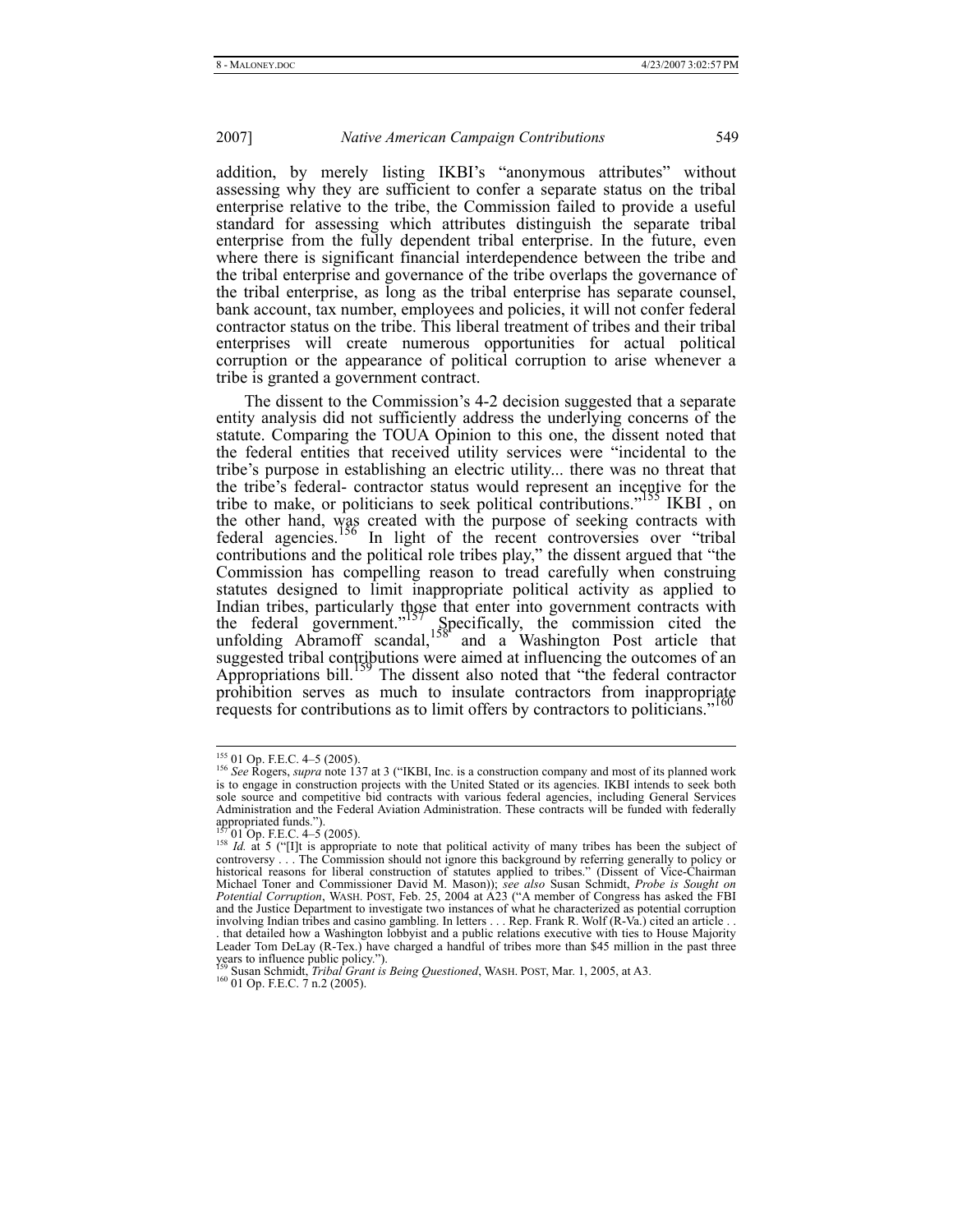Such warnings coming almost a full year before Abramoff was indicted might be considered prescient. In 2006, Abramoff pled guilty to federal charges that he and his partners directed tribal campaign contributions to certain lawmakers, and in exchange members of Congress agreed to support and pass legislation, place statements in the congressional record, and attempt to influence the Department of the Interior.<sup>101</sup> At this time no indictments have been forthcoming against lawmakers or their staff, however it appears from court documents and press reports that agency staff and elected officials may have in fact demanded certain monetary contributions in exchange for political acts.<sup>162</sup> Whether indictments are brought forward or not, the allegations create the impression of corruption– one of the government interests contribution prohibitions and limits were intended to address.

#### *b. Threatening the Integrity of Tribal Enterprises*

The Court has also upheld corporate contribution prohibitions on the basis that corporate contributions may be used to circumvent individual contribution limits.<sup>163</sup> In 2003, the Court found that as long as individuals can contribute through a corporation, those "who created it, who own it, or whom it employs," $164$  could use such contributions to "exceed the bounds" imposed on their own contributions by diverting money through the corporation."<sup>165</sup> The Court affirmed that the justification for limiting such contributions is political corruption, "not only as quid pro quo agreements, but also as undue influence on an officeholder's judgment, and the appearance of such influence."<sup>166</sup>

<sup>&</sup>lt;sup>161</sup> Attachment A, *supra* note 24, at 9 ("Abramoff . . . engaged in a course of conduct through which [they] offered and provided a stream of things of value to public officials in exchange for a series of official acts and influence and agreement to provide official action and influence." These "things of value" included trips to the Commonwealth of the Northern Marianas Islands, a trip to the Super Bowl, a lavish golf trip to Scotland, meals and drinks at restaurants and "[c]ampaign contributions to campaign committees and to political action committees and organizations, including, but not limited to, the following: i. \$4,000 in contributions to Representative #1's campaign committee in 2000; and ii. a \$10,000 contribution to the National Republican Campaign Committee in 2000 at Representative #1's request.").

<sup>162</sup> Susan Schmidt, *Paper Show Tribe Paid to Try to Sway Bill*, WASH. POST, Nov. 18, 2004 at A01 ("The [Tiguas] tribe also was asked to pay \$50,000 for Ney and several others to accompany Abramoff on a golfing trip to St. Andrews, Scotland. According to testimony yesterday, however, two other tribes ultimately paid \$50,000 each for that trip."); Jonathan Weisman, *Abramoff Probe Turns Focus on DeLay Aide*, WASH. POST, Jan.. 8, 2006, at A1. 163 *See Beaumont*, *supra* note 151, at 155 ("Quite aside from war-chest corruption and the interests of

contributors and owners, however, another reason for regulating corporate electoral involvement has emerged with restrictions on individual contributions, and recent cases have recognized that restricting contributions by various organizations hedges against their use as conduits for 'circumvention of [valid] contribution limits.'" (Citing F.E.C. v. Colo. Republican Fed. Campaign Comm., 533 U.S. 431, 456, and n.18 (2001)). <sup>164</sup> *See Beaumont*, *supra* note 151, at 155 (citing Cedric Kushner Promotions, Ltd. v. King, 533 U.S.

<sup>158, 163 (2001)).&</sup>lt;br> $\frac{165}{165}$  See Beaumont, supra note 151, at 155.

<sup>&</sup>lt;sup>166</sup> See Beaumont, *supra* note 151, at 155–56 (citing Colo. Republican Fed. Campaign Comm., 533 U.S. at 440–41).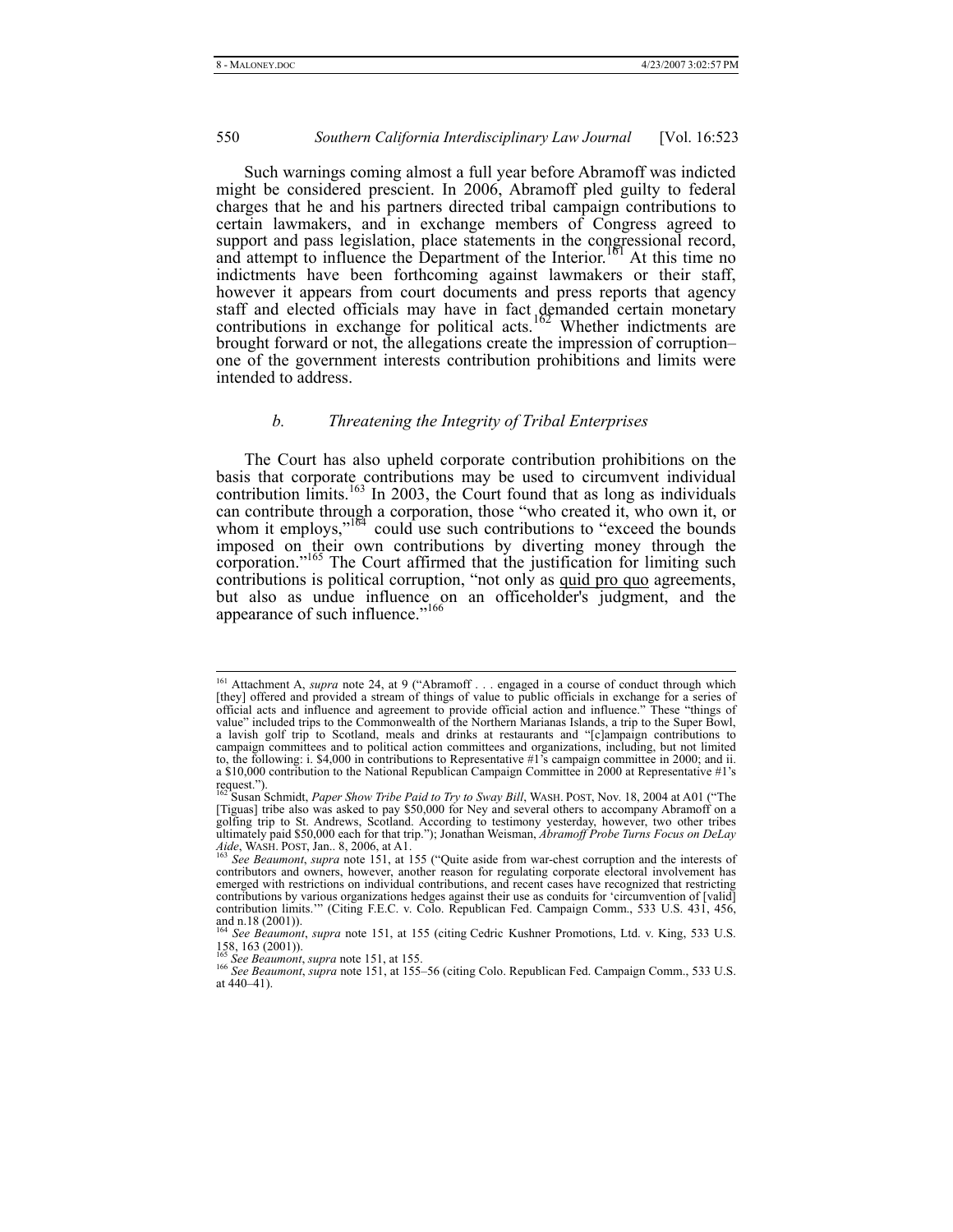Just as corporate contributions could be used to circumvent the individual contributor limits, the Commission's Opinion creates a means by which non-tribal enterprises can circumvent the government contractor prohibition by coordinating with tribal enterprises to reap the benefits of their political influence. Non-tribal companies have an incentive to coordinate with tribes that pre-exist the Commission's Opinion. Tribal corporations may register as minority enterprises to receive preferential status when bidding for government contracts.<sup>167</sup> The Choctaw tribe, in fact, specifically promotes its status as an 8(a) participant to entice nontribal businesses to coordinate efforts with the Tribe. Just three months after the Commission's decision, IKBI was certified by the Small Business Administration to participate in the  $8(a)$  program.<sup>168</sup> Roll Call noted in February 2005 that the Choctaws had "already paired up with AAI Corp. of Hunt Valley, Md. to win a contract with the U.S. Army worth as much as \$29 million to provide ground support equipment for Army helicopters."<sup>169</sup> Though it is not clear that AAI and IKBI will coordinate efforts, $170$  AAI is already certified as a federal government contractor.<sup>171</sup> If AAI were to pair up with IKBI, or another tribal enterprise managed by the Choctaws,  $172$  it would reap the benefits of both  $8(a)$  status and the tribe's significant political participation, thereby circumventing the intent of the contribution prohibition.

To preserve the effectiveness and original purpose of the federal contractor prohibition on contributions, Congress will have to legislate its own separate entity analysis or statutorily clarify what types of tribal enterprises do and do not confer government contractor status on tribes.

#### V. REMEDIES

The final Part of this Note is entitled "Remedies," but may be unsatisfying to some because it does not offer a tangible remedy to the problems discussed above. Rather, through the example of the FECs decision-making process for its 2000 Opinion that solidified the status of tribes as "persons," this section merely show that the current process for regulating tribal contributions is unsustainable.

<sup>&</sup>lt;sup>167</sup> Registration is through the federal minority set-aside program for small business administered through the United States Small Business Administration. *See Frequently Asked Questions*, 8(a) Business Development, SMALL BUSINESS ASSOCIATION, *available at* http://sba.gov/8abd/indexfaqs.html.<br><sup>168</sup> Newly Certified 8(a)s, Set-Aside Alert, Vol. 13, Issue 13, (June 24, 2005).

<sup>169</sup> Amy Keller & John Bresnahan, Choctaws Query FEC on Giving, ROLL CALL, Feb. 7, 2005.<br><sup>170</sup> The Opinion request only specified that IKBI was a construction company which planned to "engage" in construction projects for the United States and its agencies." *See* Rogers, *supra* note 125, at 3.<br><sup>171</sup> *See* 32 C.F.R. § 40a.1 (2006) (listing Department of Defense contractors receiving awards of \$10

million or more and including  $\overrightarrow{AAI}$  Corp.).

<sup>172</sup> *See Overview of Tribal Business*, CHOCTAW VISION (2005), *available at*

http://www.choctaw.org/economic/tribal\_business\_overview.htm (illustrating that the Choctaw tribes have numerous tribal enterprises, including a multi-million dollar publicly traded resort and casino, a multi-million dollar greeting card company, a multi-million dollar printing company, a multi-million dollar automotive speaker company that coordinates with Ford Motor Company, a multi-million dollar automotive firing company that coordinates with Ford Motor Company, General Motors, Caterpillar, and numerous other business).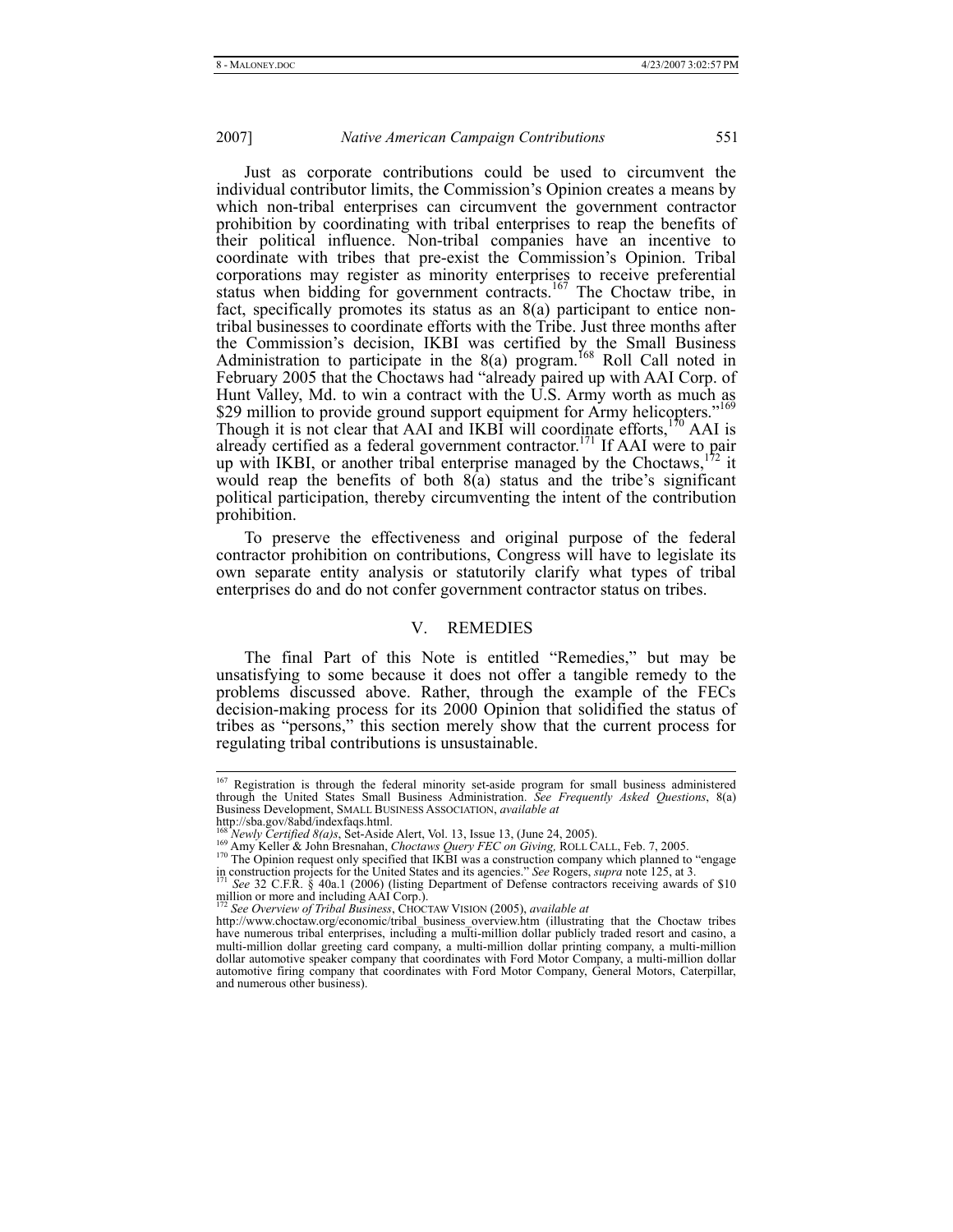#### A. ONEIDA 2000 DRAFT OPINION

In 2000, when the Commission considered whether or not to continue treating tribes as "persons," it issued a Draft Opinion that considered the source of tribal contributions. Like the final opinion, the Commission's 2000 Draft Opinion concluded that that the \$25,000 annual contribution limit did not apply to Oneida because the Act and its regulations only limit "individual" contributions to \$25,000 per calendar year.<sup>173</sup> However, the Draft Opinion hypothesized that the contributions would come from the "revenues and profits derived from the Nation's various business ventures."<sup>174</sup> The Draft Opinion then noted that if these businesses were corporations, the tribes would be prohibited from contributing revenues derived from them.<sup>175</sup> To contribute, the Commission noted, the tribe could either (1) "establish a separate account to which only funds subject to the prohibitions and limits of the Act shall be deposited and from which its contributions shall be made," or (2) "demonstrate through 'a reasonable accounting method' that, whenever the organization makes a contribution, it has received 'sufficient funds subject to the limitations and prohibitions of the Act' to make the contribution.

The Draft Opinion also noted that its finding with respect to corporate contributions made through the tribe's general funds were consistent with the Commission's 1978 Opinion regarding the community.<sup>177</sup> The 1978 Opinion stated that "[t]he community may make a contribution *only if* its general funds do not include monies from entities or persons that could not make contributions directly under the Act.<sup> $178$ </sup> Since corporate contributions were prohibited by the Act, contributions from the tribes' general funds would have to segregate revenues collected from tribal corporate enterprises.<sup>179</sup>

In practice, this Draft Opinion would have meant that tribes would have to contribute through PACs. However, just as tribes are resistant to aggregate caps on their contributions, they are also resistant to contributing through PACs. One tribal leader has suggested that the "practical impact" of requiring tribes to form PACs would "severely limit[] the ability of tribes to support the candidates of their choice in a federal election."<sup>180</sup> This concern may be well founded. Because the PAC could not use *any* tribal funds, contributions to the PAC could only come from individual members

 <sup>173 05</sup> Op. F.E.C 2 (2000) (Draft Op.) (on file with the F.E.C. Office of Public Records and with author) (citing 2 U.S.C. §  $\lambda$ 41a(a)(3)(2000); 11 C.F.R. § 110.5(b) (2000)).

<sup>&</sup>lt;sup>174</sup> *Id.* at 2.<br><sup>175</sup> *Id.* at 2–3 (citing 2 U.S.C. § 441b(a)).<br><sup>176</sup> *Id.* at 3 (citing 11 CFR 102.5(b)(1)(i) and (b)(1)(ii)).<br><sup>176</sup> *See id.* at 3 n.5 (citing 51 Op. F.E.C. 1 (1978) ("Alluding to the broad prohibition indirect corporate contributions, the Commission concluded in Advisory Opinion 1978-51 that, while the Act permitted a tribal entity to make limited contributions to a Federal candidate, such contributions could only be made 'if its general funds do not include monies from entities or persons that could not make contributions directly under the Act.' ").

<sup>178 51</sup> Op. F.E.C. 1 (1978) (emphasis added). <sup>179</sup> *See* 2 U.S.C. § 441(b) (2006) (prohibiting certain types of "persons" including corporations, labor unions, and national banks from contributing). 180 Allen, *supra* note 5.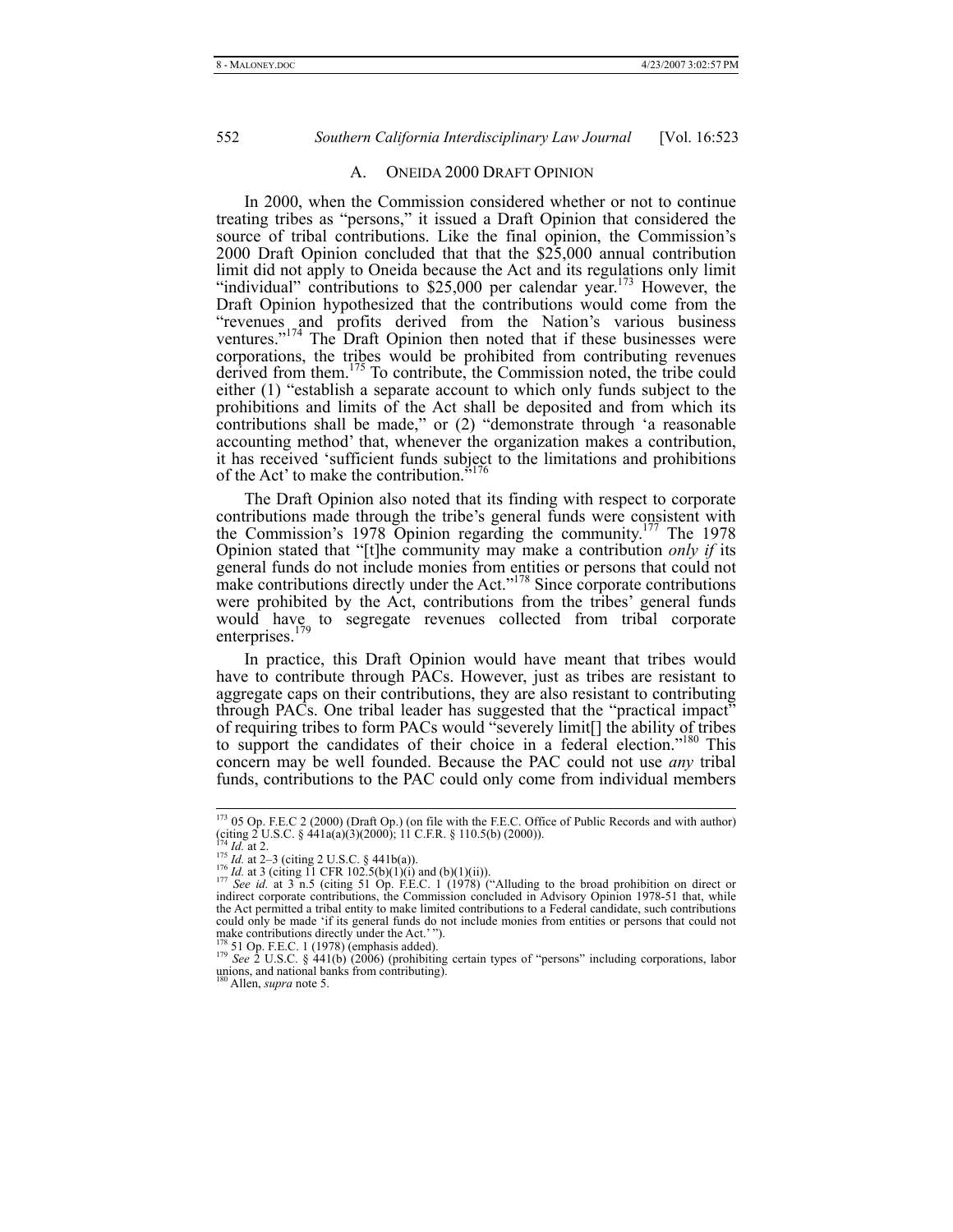of the tribe. Accommodations would likely have to be made for the fact that tribal governments maintain significant control over tribal revenue. In many tribes, individual tribal members could not be the sole source of contributions to the PAC without significantly reducing the amount the tribe could contribute. Also, the fact that most tribal members receive income through revenue generated by the tribe would have to be addressed. When tribal members did contribute to the tribe's PAC, there would have to be a statutory recognition that such contributions were not attempts to launder tribal money.<sup>181</sup> Otherwise, where members of gaming tribes have enough personal wealth to contribute to the tribe's PAC, they might be prohibited from doing so because their income came from the tribal enterprise. Should those individuals write checks to the tribe's PAC, they would be effectively laundering tribal funds through their own accounts into the PAC. This would be a violation of numerous provisions of the BCRA that attempt to address potential opportunities to launder political contributions through other sources in order to avoid contribution limits.

Likely anticipating that such an opinion would open the doors to requiring tribes to contribute through PACs, lawyers representing the Gila River Indian Community immediately responded to the Draft Opinion, opposing any discussion of the origins of Oneida's contributions. They argued that the Commission should refrain from addressing any questions of law not specifically presented by the Opinion request: "If the Commission believes it is prudent to address these complex legal issues, it should do so by utilizing one of the two methods appropriate for promulgating rules of general applicability – either through annual legislative recommendations to Congress or a rulemaking subject to the provisions of the Administrative Procedure Act....These methods would provide notice and elicit comments from interested parties and the public in a manner that does not fully occur in the truncated advisory opinion process." $182$  The Commission undertook no such efforts. Rather, it issued a truncated Opinion that did not raise the concerns of the Draft Opinion.<sup>1</sup>

## B. AD HOC DECISION-MAKING MUST BE REPLACED WITH DELIBERATE POLICY-MAKING

Such behavior on the Commission's part is consistent with the manner in which tribal campaign contributions have been treated again and again. Tribal campaign contributions are ignored; when they are addressed, the Commission's decisions are merely ad hoc.184 Moreover, proponents of

<sup>&</sup>lt;sup>181</sup> Letter from Steven R. Ross & Jan.is M. Crum, counsel for Gila River Indian Community, Akin Gump, Strauss, Hauer, & Feld, LLP, to N. Bradley Litchfield, Associate General Counsel, Federal Election Commission (Apr. 26, 2000) (on file with the F.E.C. Office of Public Records and with author).<br> $^{182}$  *Id.* 

<sup>&</sup>lt;sup>183</sup> 05 Op. F.E.C. (2000).<br><sup>184</sup> The FEC is widely criticized for undermining the effectiveness of campaign finance reform in general. Where they are the sole determiners of federal election policy with respect to tribal contributions, effective enforcement of campaign finance laws is particularly in peril. *See* Donald J. Simon, *Current Regulation and Future Challenges for Campaign Financing in the United States*, 4 ELECTION L.J. 474, 485-6 (2004) (suggesting in a section entitled "FEC reform" that the FEC's failures